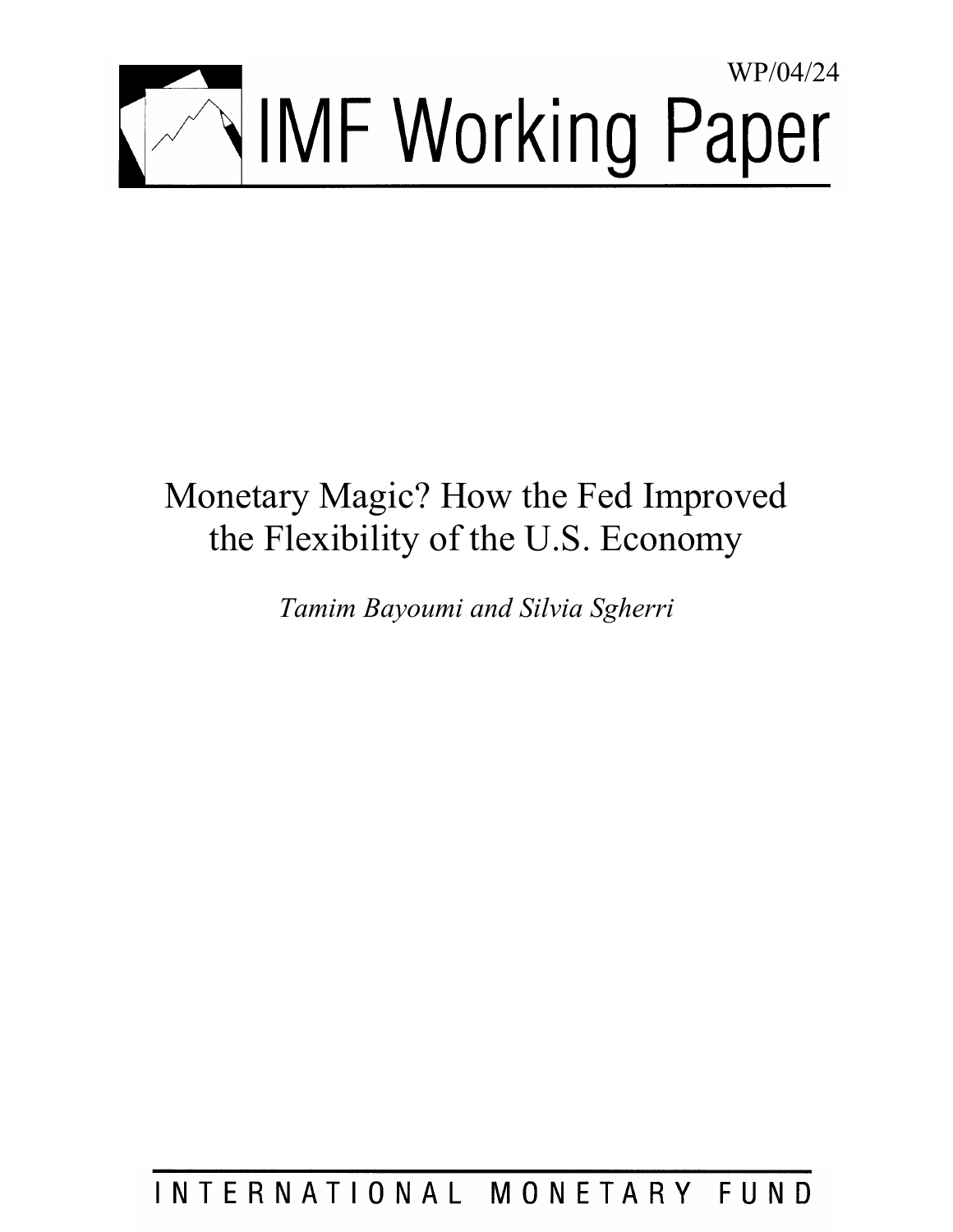# **IMF Working Paper**

Research Department and IMF Institute

# **Monetary Magic? How the Fed Improved the Flexibility of the U.S. Economy**

Prepared by Tamim Bayoumi and Silvia Sgherri<sup>1</sup>

February 2004

# **Abstract**

**This Working Paper should not be reported as representing the views of the IMF.** The views expressed in this Working Paper are those of the author(s) and do not necessarily represent those of the IMF or IMF policy. Working Papers describe research in progress by the author(s) and are published to elicit comments and to further debate.

Extending recent theoretical contributions on sources of inflation inertia, we argue that monetary uncertainty accounts for sluggish expectations adjustment to nominal disturbances. Estimating a model in which rational individuals learn over time about shifts in U.S. monetary policy and the Phillips curve, we find strong evidence that this link exists. These results bring into question the standard approach for evaluating monetary rules by assuming unchanged private sector responses, help clarify the role of monetary stability in reducing output variability in the United States and elsewhere, and tell a subtle and dynamic story of the interaction between monetary policy and the supply side of the economy.

JEL Classification Numbers: E31, E52, C51

<u>.</u>

Keywords: Inflation dynamics; Monetary policy; Kalman filter

Author's E-Mail Address: tbayoumi@imf.org; ssgherri@imf.org

<sup>&</sup>lt;sup>1</sup> We are grateful for comments to Shigeru Iwata and attendees at a seminar in the IMF Institute, including Andrew Feltenstein, Lars Svensson, and Tim Kohoe. All remaining errors are our own.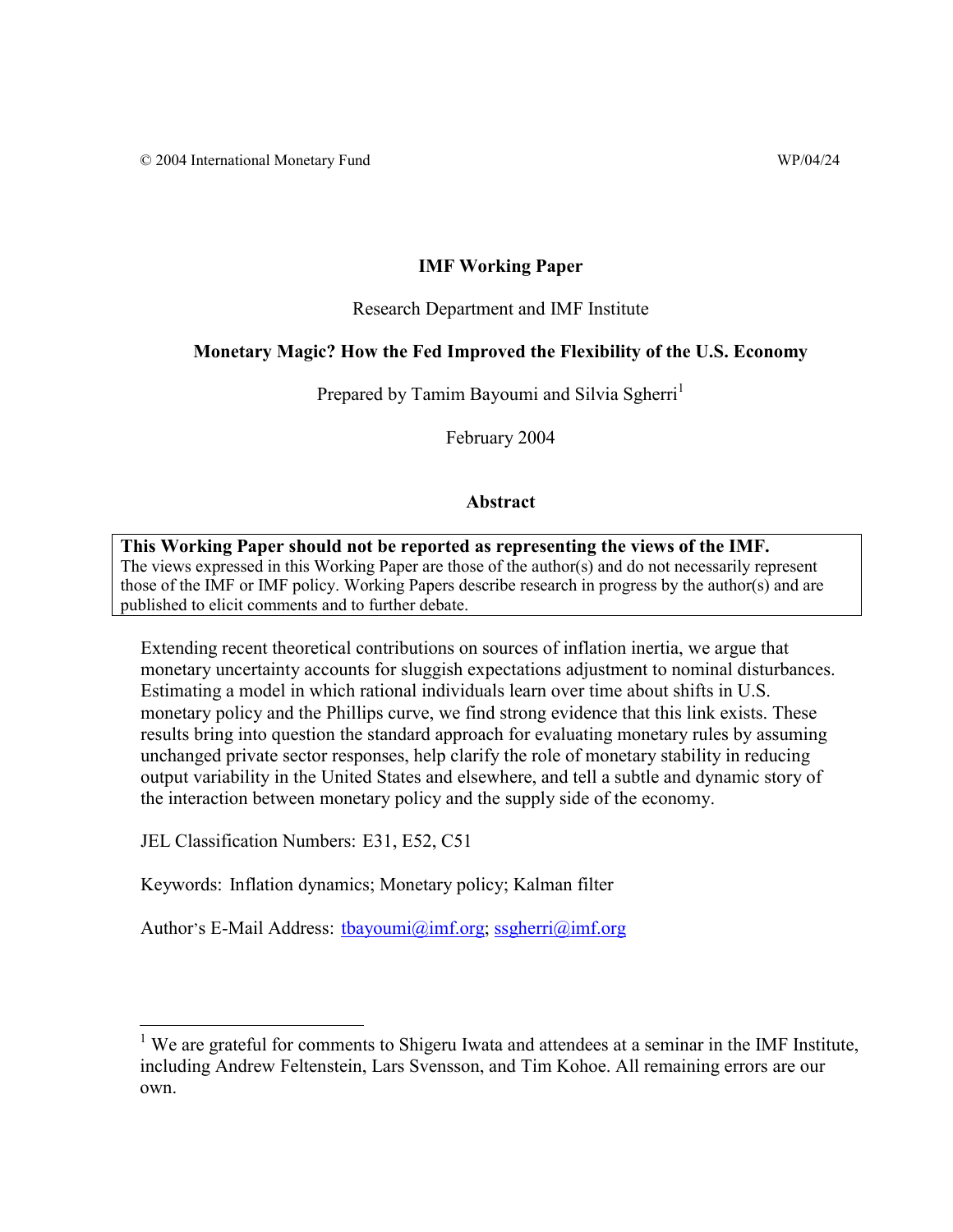## Contents Page

|--|

| I.      |                                                                                                 |  |
|---------|-------------------------------------------------------------------------------------------------|--|
| $\Pi$ . |                                                                                                 |  |
|         |                                                                                                 |  |
|         |                                                                                                 |  |
|         |                                                                                                 |  |
|         |                                                                                                 |  |
| Tables  |                                                                                                 |  |
|         | 1. Estimates of the Time-Varying Parameters of U.S. Output Gap, 1966:1-2002:118                 |  |
|         | 2. Estimation of the Time-Varying Parameters of U.S. Phillips Curve, 1967:2-2002:119            |  |
|         | 3. Estimates of the GARCH Process Characterizing Disturbances to the Phillips Curve 20          |  |
|         | 4. Estimates of the Time-Varying Parameters of U.S. Monetary Rule, 1967:2-2002:1 21             |  |
|         | 5. Estimates of the GARCH Process Characterizing Disturbances to the Monetary Rule 22           |  |
|         | 6. Equilibrium Relationship Between Inflation Persistence and Relative Uncertainty              |  |
|         | About Monetary Policy: Indentification and Granger Causality Test, 1967:4-2002:1 24             |  |
| Figures |                                                                                                 |  |
|         | 1. Comparing Time-Series Properties of Alternative Output Gap Measures 18                       |  |
|         | 2. Kalman-Filter Estimates of the Time-Varying Regression Coefficients                          |  |
|         |                                                                                                 |  |
|         |                                                                                                 |  |
|         | 4. Kalman-Filter Estimates of the Time-Varying Regression Coefficients<br>of U.S. Monetary Rule |  |
|         |                                                                                                 |  |
|         | 6. Time-Varying Estimates of Inflation Persistence and Relative Uncertainty About               |  |
|         |                                                                                                 |  |
|         |                                                                                                 |  |
|         |                                                                                                 |  |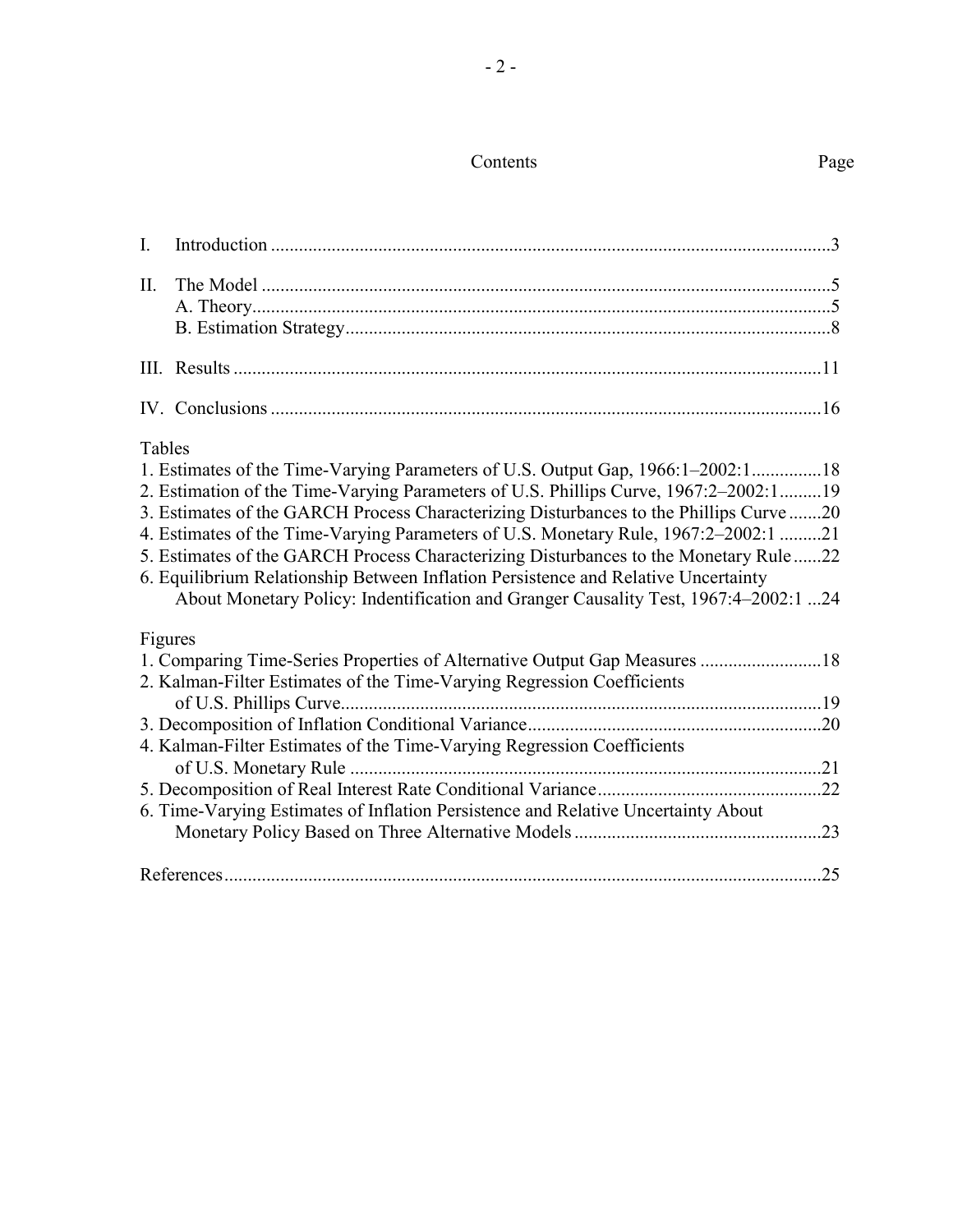*"Given that the structure of an econometric model consists of optimal decision rules of economic agents, and that optimal decision rules vary systematically with changes in the structure of series relevant to the decision maker, it follows that any change in policy will systematically alter the structure of econometric models"* 

*(Lucas, 1976 p.41)* 

# **I. INTRODUCTION**

One of the most striking economic developments of recent decades has been the success in restoring low inflation in the United States and elsewhere. While this success was aided by a variety of factors—including more prudent fiscal policies, structural reforms, and declining oil and commodity prices—there is a large consensus that changes in monetary policy have played a central role.<sup>2</sup> Estimated monetary policy rules suggest that through much of the 1970s the Federal Reserve pursued a policy that accommodated inflationary shocks in the United States, leading to instability in the economy as real rates responded perversely to inflationary disturbances.<sup>3</sup> This practice ended with Paul Volcker's appointment as Chairman in 1979, when the policy response to expected inflation became "sufficiently" strong and monetary stability was thereby restored.

This paper reexamines the experience with disinflation since the 1970s focusing on the interaction between monetary policy and supply-side responses of the private sector. Recent theoretical papers have concluded that imperfect information about the future path of monetary aggregates can directly affect the speed of response of aggregate supply in models in which inflation inertia is the result of noisy signals about the future path of nominal aggregate demand (Mankiw and Reis, 2001, Woodford, 2003, Amato and Shin, 2003, based on the original insights provided by Lucas, 1979, and Phelps, 1983). We extend this model by linking the uncertainty about aggregate demand to instability in monetary policy. Because the real interest rate is an important driver of spending, this extension provides a clear potential link between the conduct of monetary policy and the degree of inertia in supply-side response. To capture the dynamics of this relationship, we estimate how individuals'

<sup>&</sup>lt;sup>2</sup> This largely reflected the recognition by the public and politicians that high inflation was associated with bad economic performance, as well as the recognition by central bankers that policies aimed at systematically exploiting the short-run output/inflation trade-off to increase output beyond potential were ineffective and self-defeating (Viñals, 2001), based on the model of Barro and Gordon (1983).

 $3$  See Taylor (1999) and Clarida, Galí, and Gertler (1998, 2000). Christiano and Gust (2000) emphasize that a high inflation expectations trap may arise if policy accommodates inflation as suggested by empirical estimates of the U.S. monetary policy reaction function. On the other hand, Orphanides (1998, 2000), Orphanides and Williams (2002), and McCallum (2001) argue the policy error was more related to an overemphasis on flawed estimates of the output gap.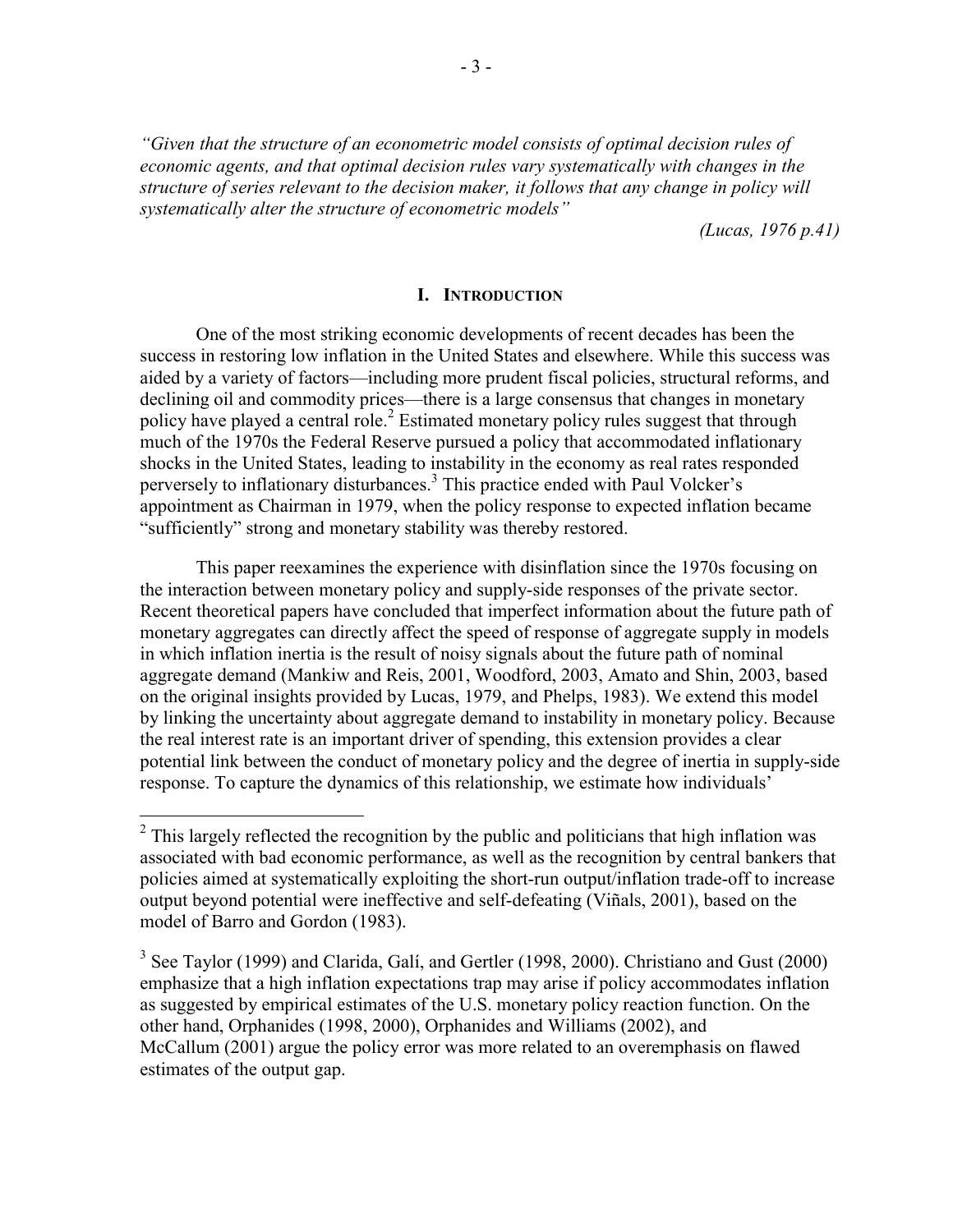perceptions of the Phillips curve (i.e., the supply function) and the monetary reaction function have evolved since the early 1970s employing Kalman filters for the learning process, and then use these results to examine the link between monetary stability and inflationary persistence.

Anticipating our conclusions, we find strong evidence that reductions in uncertainty about the path of the real interest rate do indeed produce a gradual reduction of the nominal inertia in the Phillips curve. This link helps to explain the role of the Federal Reserve in some of the recent improvements in flexibility of the U.S. economy, such as the fall in output volatility over recent years and the widespread belief that the costs of reducing inflation have also fallen.<sup>4</sup> In doing so, we question what might be termed the central dogma of modern monetary economics—namely the belief that changes in monetary policies affect only the aggregate demand side of the economy.<sup>5</sup> This assumption has generated an extensive literature on evaluating the outcomes and robustness of alternative monetary rules.<sup>6</sup> While such an approach can be useful in assessing minor changes in policy or short-term responses, our results indicate it may be seriously flawed for longer-term analysis. We would also note that although we focus on U.S. data, the increase in transparency and predictability of central bankers' behavior has been a general phenomenon across countries, as has been the fall in inflationary persistence.<sup>7</sup> Hence, our analysis has implications across a wide range of countries.

While we are unaware of any other empirical work using the theoretical link we make, our theoretical framework can be related to a number of earlier contributions. Erceg and Levin (2003) simulate a calibrated micro-founded model with staggered contracts to suggest that realistic changes in inflation persistence can be generated by agents' inability to disentangle permanent from transitory shifts in the policy target of the central bank's reaction function (see also Gertler, 1982). On the empirical side, Cogley and Sargent (2001), using a nonlinear Bayesian VAR with time-varying coefficients, provide evidence on the positive

 $\overline{a}$ 

 $6$  See, for example, the book edited by Taylor and Woodford (1999) and the comprehensive survey in Walsh (1998).

<sup>7</sup> See Clarida, Galí, and Gertler (1998) on monetary policies and IMF (2002) for a more general overview.

<sup>&</sup>lt;sup>4</sup> See Blanchard and Simon (2001), Boivin and Giannoni (2002), and Stock and Watson (2003) on the fall of output variability in the United States since the 1980s.

 $<sup>5</sup>$  The phrase "central dogma" was coined by Francis Crick in biology to describe the</sup> assumption that DNA affected RNA but not vice versa. This assumption was a useful first approximation, although it has subsequently become clear that RNA can indeed affect DNA. There is little controversy that changes in monetary policy can affect supply responses in extreme cases, such as at the end of hyperinflations (Sargent, 1993) or over the great depression (Friedman and Schwartz, 1963).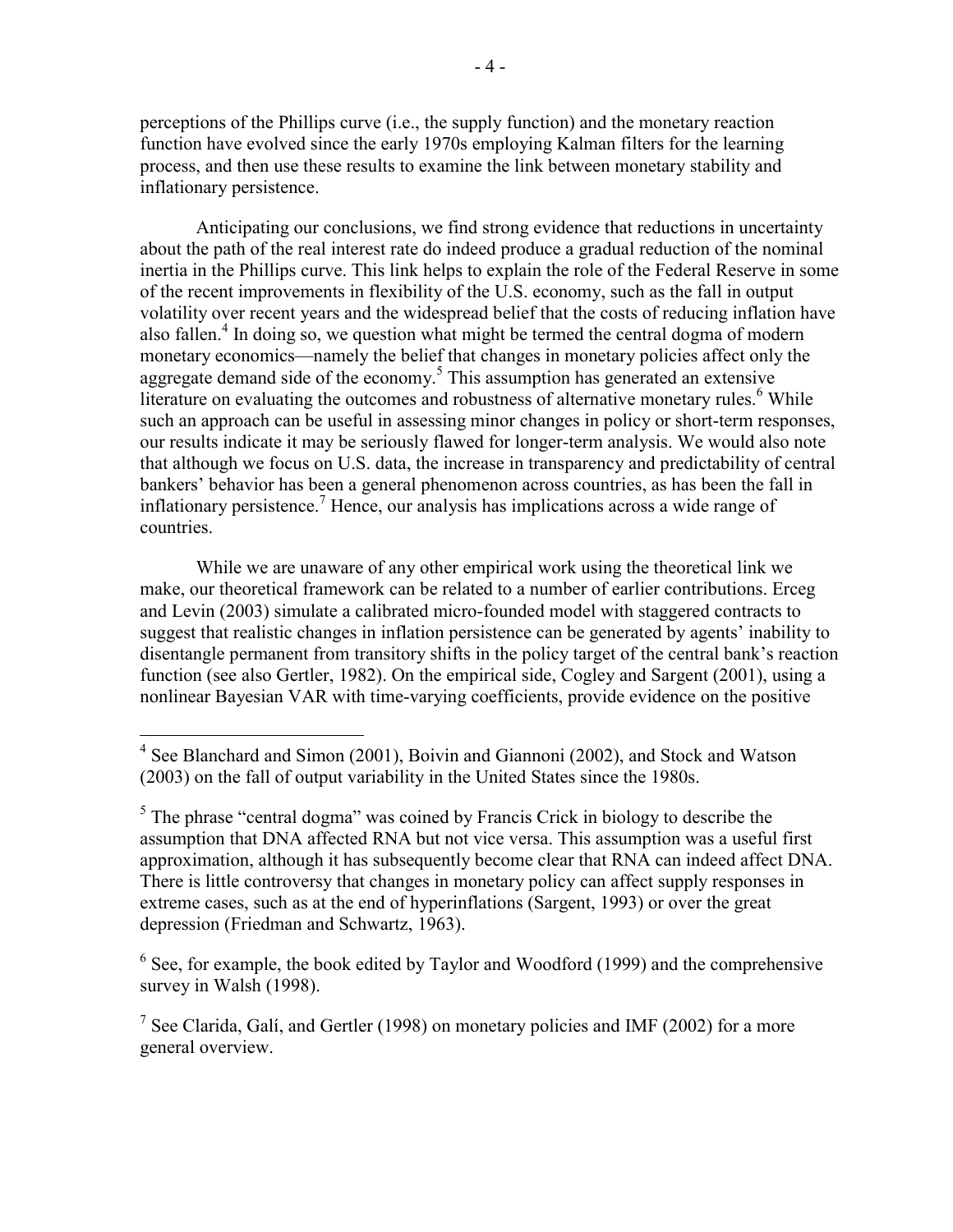correlation between inflation inertia and the monetary authority's evolving view about the economy, but do not link the two in any systematic manner.<sup>8</sup>

The remainder of the paper is organized as follows. Section II develops the theoretical framework for analyzing the mechanism through which shifts in monetary policy predictability alter the nature of the inflation process. In Section III, we present estimates for the United States of the changing parameters of the model and provide evidence of the longrun relationship linking monetary policy uncertainty to inflation persistence. In the last section, we summarize the findings and discuss policy implications.

#### **II. THE MODEL**

#### **A. Theory**

Modern monetary models of business fluctuations are generally derived within a New-Keynesian framework allowing for price stickiness through staggered timing of price adjustment (Taylor, 1980; Calvo, 1983) or via quadratic costs of price adjustment (Rotemberg, 1996). Assuming full information and rational expectations, such pricing models give rise to an aggregate supply relation of the form:

$$
\pi_t = \beta E(\pi_{t+1}|\Omega_t) + \gamma \left(\mathbf{y}_t - \mathbf{y}^*\right) + \varepsilon_t^{\pi}
$$
\n<sup>(1)</sup>

where  $\pi_t$  is the quarterly change in the log of consumer prices,  $\left(y_t - y_t\right)$  are the deviations of log of real GDP from its flexible-price level, and  $\varepsilon_t^{\pi}$  is a supply shock assumed to be white noise. *E* is the mathematical expectation operator,  $\Omega$ , is the full information set available in the economy at time *t*,  $\beta$  is the discount factor, and  $\gamma$  is a parameter measuring the degree of real rigidities.

On empirical grounds, this aggregate supply model fails to generate realistic degrees of *inflation* persistence and disinflation costs (Ball, 1994; Roberts, 1998, 2001). To account for more sluggish expectations adjustment to nominal shocks, equation (1) needs to be augmented with a backward-looking element involving past inflation:

$$
\pi_t = \lambda \pi_{t-1} + (1 - \lambda) \beta E(\pi_{t+1} | \Omega_t) + \gamma (y_t - y^*) + \varepsilon_t^{\pi}
$$
 (1')

Although such Phillips curves are standard in the empirical literature (Clarida, Gali, and Gertler, 1999; King and Wolman, 1999; Levin, Wieland and Williams, 1999), the theoretical justification for these additional lags has been a source of contention.<sup>9</sup>

<sup>&</sup>lt;sup>8</sup> A Bayesian VAR model of U.S. monetary policy allowing for discrete regime shifts is also used in Sims (1999). For a structural time-varying-parameter model see, for instance, the seminal contribution by Kim and Nelson (1989).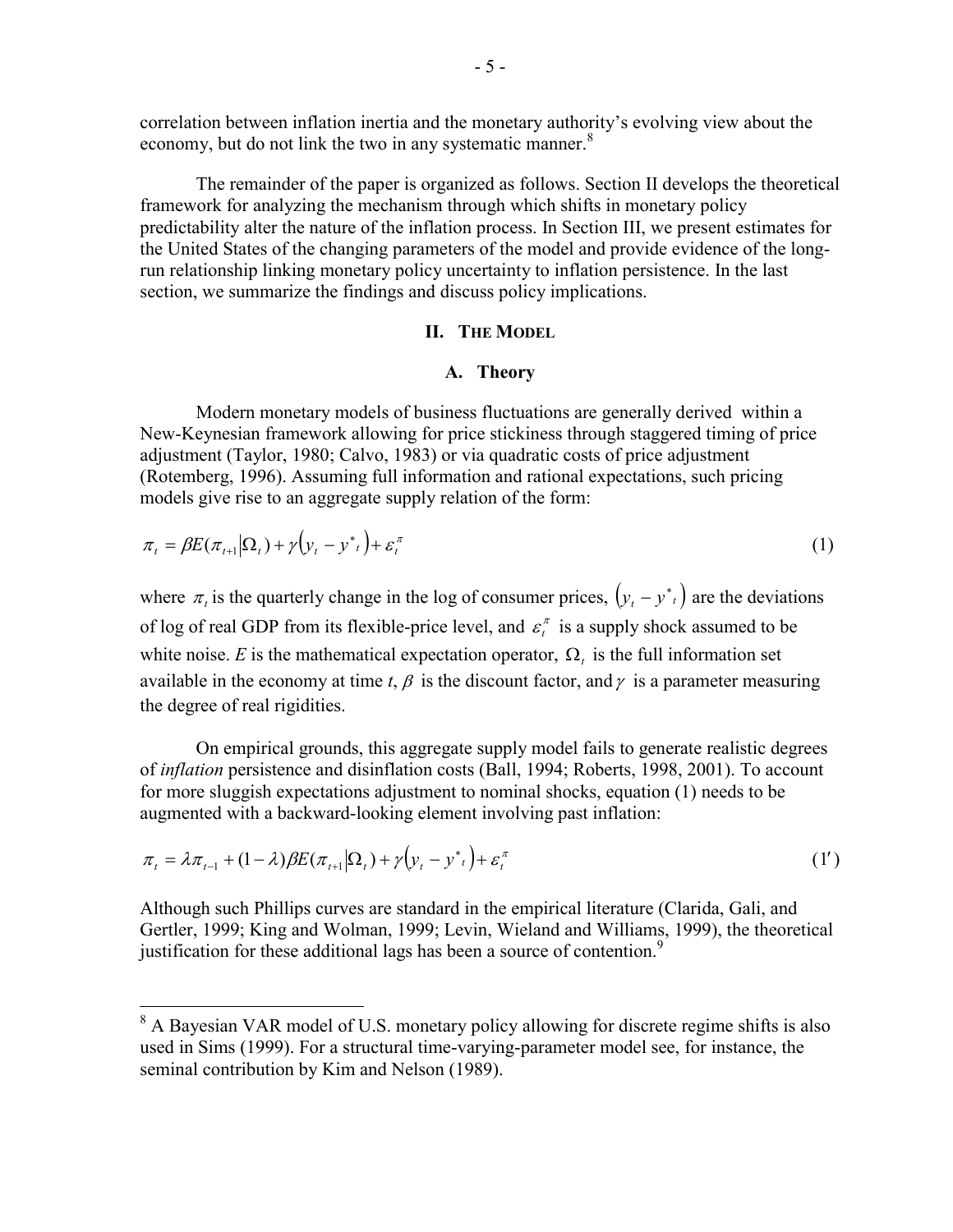In addition, an empirical conundrum with such models is that the disinflation of the 1980s and 1990s was accompanied by an increase in the coefficient on forward-looking inflationary expectations—in other words, a fall in inflationary persistence.<sup>10</sup> It is difficult to see why a reduction in inflation and inflationary uncertainty would be accompanied by lower persistence in a model relying only on staggered contracts or menu costs to explain nominal inertia. Lower and more stable inflation would seem to be a force for lengthening contracts, implying greater persistence in inflation. Similarly, costs of adjustment would be lower as inflation is reduced and stabilized, again implying greater inflationary persistence.

Fortunately, recent advances in theory produce a motivation for inflation inertia through another mechanism, namely imperfect information about the future path of nominal aggregate demand. As discussed in Woodford (2003), Amato and Shin (2003), and Mankiw and Reis (2001), and building on original insights by Lucas (1972) and Phelps (1983), persistent real effects of nominal shocks can also be generated in a model that assumes that fully rational individuals have only access to noisy information about the state of nominal aggregate demand. More specifically, it is assumed that each individual receives a different and imperfect signal about changes in aggregate demand conditions. The uncertainty associated with this signal makes inflation expectations adjust only sluggishly to nominal disturbances even when rationally interpreted by economic agents, an effect which for plausible parameter values is reinforced by the anticipation that others are behaving in the same manner.<sup>11</sup>

The crucial implication of such theoretical models (at least for this paper) is that they are able to explain why and how the degree of inflation inertia varies over time. Specifically, pricing models embedding imperfect information imply that the coefficient on lagged

 $10$  Erceg and Levin (2003) make the same point.

 $11$  Erceg and Levin (2003) provide a model suggesting that combining a staggered contracts model with information uncertainty can generate a Phillips curve in inflation of the type of equation (1'), although the microeconomics of this have yet to be fully analyzed. The link between inflation persistence and learning about regime shifts in the parameters of a monetary reaction function has been analyzed econometrically using stochastic simulations by Fuhrer and Hooker (1993).

 $9^9$  Buiter and Jewitt (1981) and Fuhrer and Moore (1995) argue that there is a structural interpretation using overlapping *relative* real wage contracts. Alternative approaches have assumed imperfect credibility of monetary authority's announcements (Ball, 1995) or that some agents use simple autoregressive rules of thumb to forecast inflation instead of perfectly rational expectations (Roberts, 1998; Ball, 2000; Ireland, 2000). Departures from an optimizing-agent framework are, however, unpalatable to some involved in the microfoundation approach to macroeconomics (Rotemberg and Woodford, 1997 and 1999).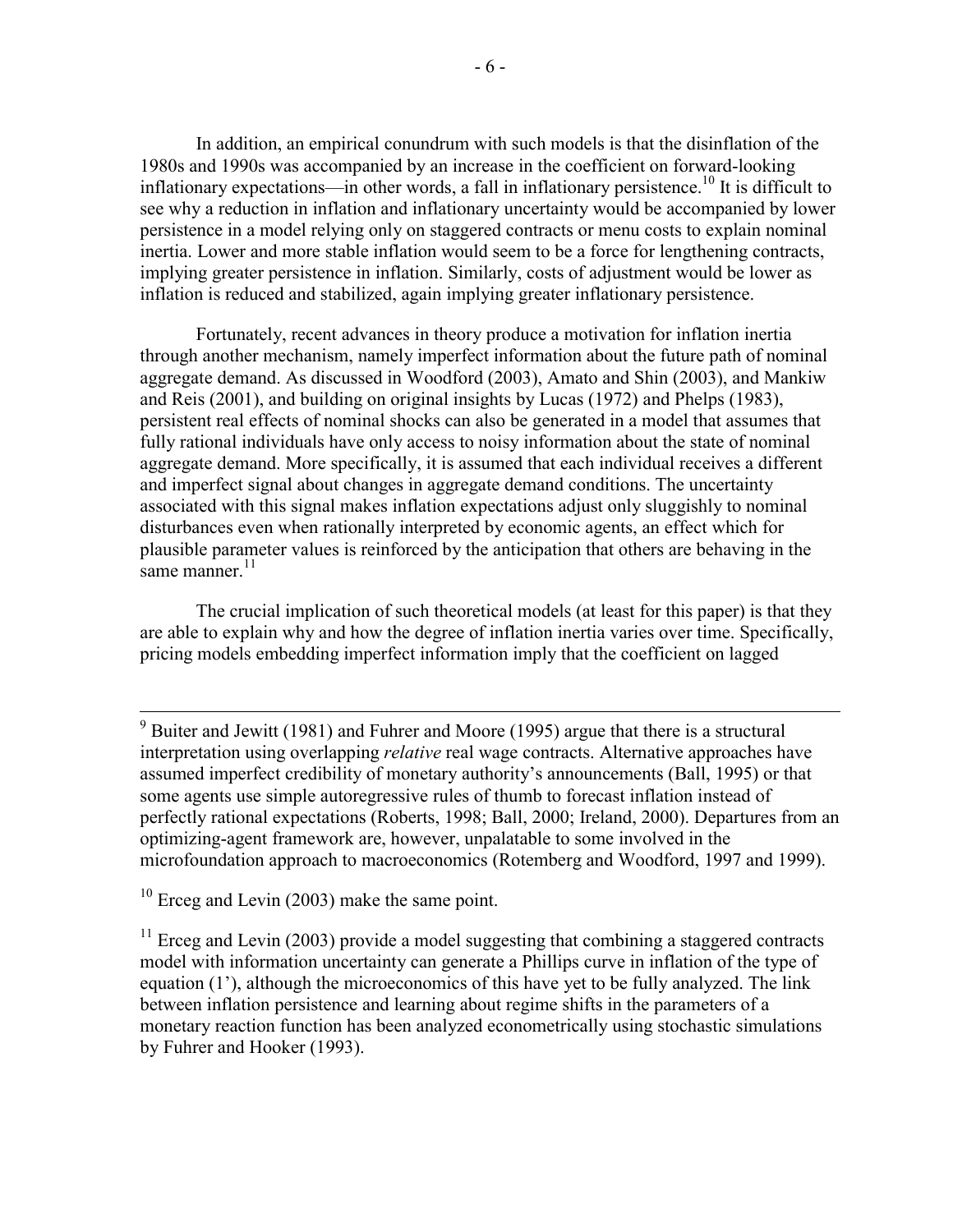inflation  $(\lambda)$  rises as uncertainty about the signal rises relative to uncertainty from other sources—the signal to noise ratio. The resulting Phillips curve (1') can thus be rewritten as:

$$
\pi_t = \lambda(\kappa_t)\pi_{t-1} + (1 - \lambda(\kappa_t))E(\pi_{t+1}|\Omega_t) + \gamma(\mathbf{y}_t - \mathbf{y}^*) + \varepsilon_t^{\pi}
$$
\n(1")

where  $\kappa_t$  represents the portion of the overall uncertainty about the state of demand that is due to uncertainty in predicting the signal, while we have simplified the equation by assuming that  $\beta$ =1 to ensure money superneutrality.

 As the interest rate stance is an important factor in determining aggregate demand, it follows that uncertainty about the evolution of interest rate policy translates into uncertainty about the path of aggregate demand. To illustrate this link, let us posit an extremely simple aggregate demand relationship in which the output gap depends linearly on uncorrelated demand shocks and on deviations of the current short-term real interest rate from its equilibrium real rate (alternative time-invariant specifications can also be considered, but add little to the intuition provided by this simple example):

$$
\left(y_t - y_{t}^*\right) = \phi\left(r_t - r^*\right) + \varepsilon_t^D\tag{2}
$$

where  $\left(y_t - y^*\right)$  is the output gap as defined above,  $\left(r_t - r^*\right)$  represents deviations of the exante short-term real interest rate from the natural rate,  $\phi$  <0 denotes real interest rate semielasticity, and  $\varepsilon_{t}^{D}$  indicates a random disturbance which is assumed to have a fixed variance  $\sigma_{\varepsilon}^2$ . (Note that this equation can be rewritten substituting nominal for real aggregate demand and the nominal interest rate for the real one.)

We will assume that at the beginning of each period *t* individuals form an opinion on the likely state of aggregate demand conditions based on their inference of the real interest rate (the signal), conditional upon available information up to time *t*-1. If recent imperfect information models are a good description of reality, it follows that the coefficient on lagged inflation in the Phillips curve (1') should be positively related to uncertainty about the evolution of the real interest rate relative to overall uncertainty in aggregate demand (the signal-to-noise ratio or Kalman gain). In this case, the fraction of the overall (conditional) variance that is due to the (conditional) variance of the signal is given by:

$$
\kappa_{t} = \frac{\sigma_{r_{i_{l-1}}^{2}}^{2}}{\sigma_{\tilde{y}_{i_{l-1}}^{2}}^{2}} = \frac{\phi^{2} \sigma_{r_{i_{l-1}}^{2}}^{2}}{\phi^{2} \sigma_{r_{i_{l-1}}^{2}}^{2} + \sigma_{\varepsilon^{D}}^{2}}.
$$
\n(3)

In order to obtain an estimate of the uncertainty surrounding the evolution of the real interest rate, we need to describe how individuals form their opinion on the likely monetary policy stance. To do that, we model the short-term real interest rate using a monetary reaction function. Such functions generally start from a Taylor rule in which deviations of the desired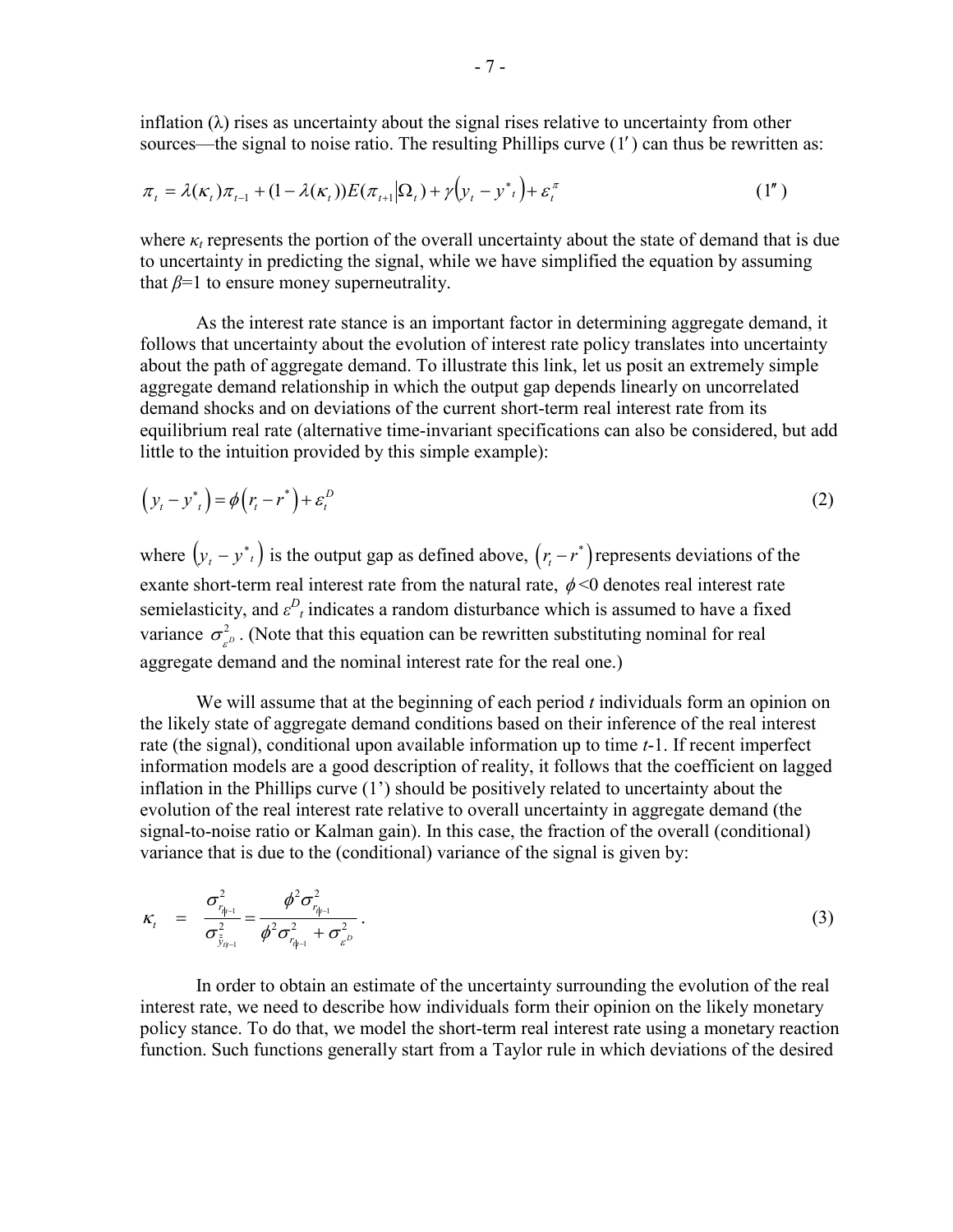real interest rate from equilibrium $(r - r^*)$  depend on the deviations of inflation from its desired level  $(\pi_t^*)$  and the estimated output gap (Taylor, 1989):

$$
(r - r*) = \delta_1(\pi - \pi^*) + \delta_2(y - y^*)
$$
 (4)

To take account of interest rate smoothing, we use the standard approach of incorporating a partial adjustment mechanism in which the change in the interest rate depends upon the gap between the actual and desired rate (see Clarida, Gali, and Gertler, 2000).<sup>12</sup> This generates the following equation:

$$
r_{t} = \rho r_{t-1} + (1 - \rho) \left( r^{*} + \delta_{1} \left( \pi_{t-1} - \pi_{t-1}^{*} \right) + \delta_{2} \left( y_{t-1} - y_{t-1}^{*} \right) \right) + \varepsilon_{t}^{r}
$$
(5)

where  $r_t = i_t - \pi_t$ , the ex post real interest rate,  $\rho$  is the smoothing parameter, and  $\varepsilon_t^r$  is a monetary policy shock. A feature of equation (5) is that the current level of the real interest rate depends only on past variables. The advantage of this specification, which is a standard feature of models incorporating learning through signal extraction (see, for example, Erceg and Levin, 2003, and Cogley and Sargent, 1999), is that the future real interest rate is a function of predetermined variables, so that the variance of the real rate depends only on uncertainty about the parameters and policy shocks. Allowing for forward-looking variables in this model complicates the analysis as the uncertainty around projecting these variables becomes an additional issue in calculating the conditional variance of the real interest rate.<sup>13</sup>

## **B. Estimation Strategy**

 We wish to estimate the Phillips curve and monetary reaction function in a manner that incorporates a realistic model of optimal learning over time and allows for the estimation of the conditional variance of the expected real interest rate, that is the uncertainty associated with the prediction of the signal. The obvious method for accomplishing this is to use Kalman filter techniques, in which rational individuals update their estimates (as well as the variances associated with these estimates) in a Bayesian fashion.

 More specifically, at each period *t* we obtain basic filter estimates of two independent measurement equations, conditional upon information available up to time *t*-1:

$$
\pi_t = \eta_t + \lambda_t \pi_{t-1} + \gamma_t \left( y_t - y_{t}^* \right) + \varepsilon_t^{\pi}
$$
\n<sup>(1<sup>m</sup>)</sup>

1

 $12$  These models generally focus on the nominal interest rate. We focus on the real rate as it seems the most relevant variable given our theoretical structure.

 $13$  It should be stressed that we are not proxing here monetary policy conduct with a myopic reaction function. Rather, we are assuming that, at each period *t*, rational agents revise their inference about the monetary stance, conditional upon Fed's observed behavior at time *t*-1.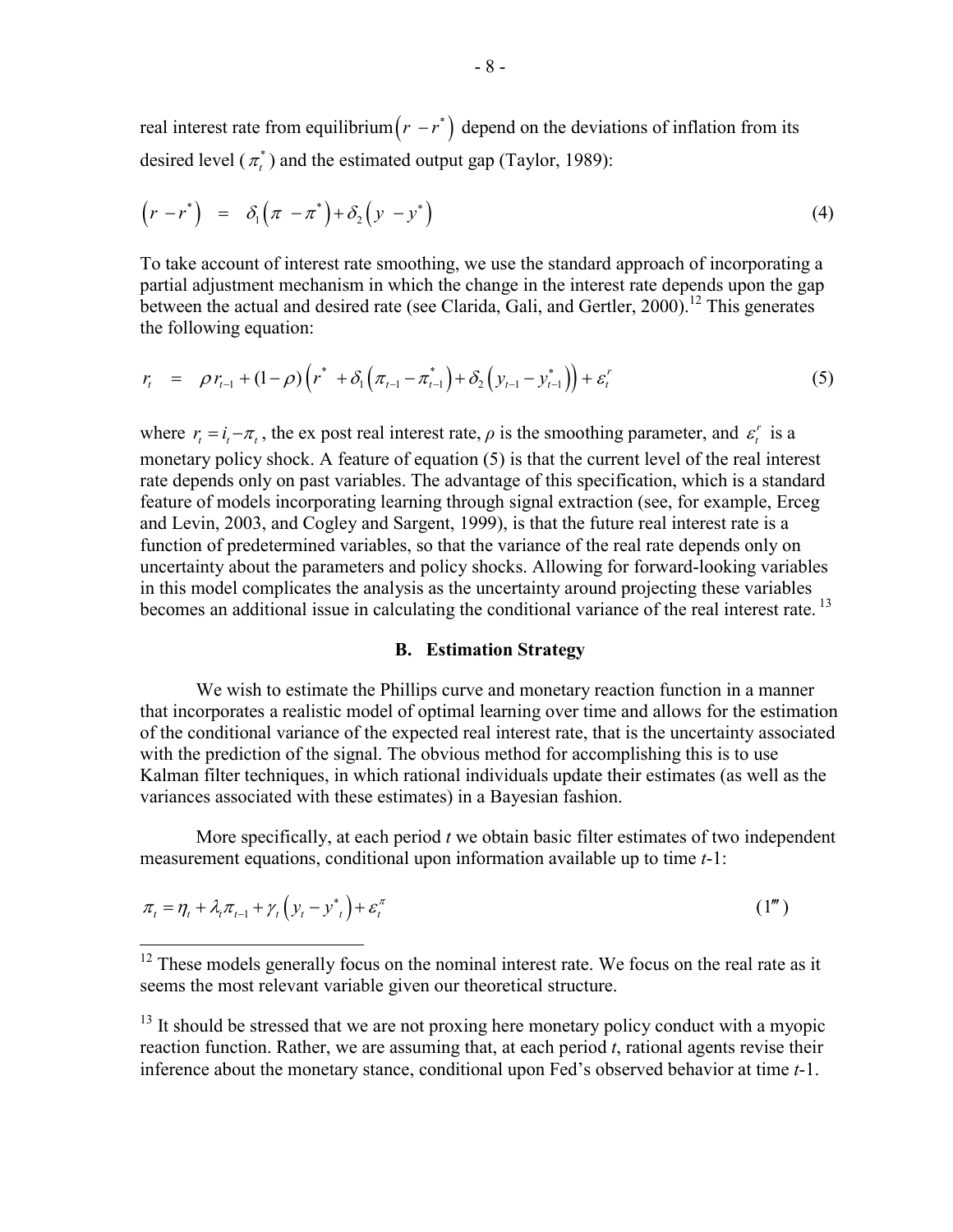$$
r_{t} = \mu_{t} + \rho_{t} r_{t-1} + \varphi_{1t} \pi_{t-1} + \varphi_{2t} (y_{t-1} - y_{t-1}^{*}) + \varepsilon_{t}' \tag{5'}
$$

where the subscripts *t* on the parameters  $\eta$ ,  $\mu$ ,  $\lambda$ ,  $\gamma$ ,  $\rho$ ,  $\varphi$ <sub>*l*</sub>, and  $\varphi$ <sub>2</sub> reflect the fact that they are assumed to vary over time, following independent random walk processes.<sup>14</sup> Hence, the transition equation describing the dynamics of the parameters of the Phillips curve  $(1<sup>m</sup>)$  will be given by:

$$
\begin{bmatrix} \eta_t \\ \lambda_t \\ \gamma_t \end{bmatrix} = \begin{bmatrix} 1 & 0 & 0 \\ 0 & 1 & 0 \\ 0 & 0 & 1 \end{bmatrix} \begin{bmatrix} \eta_{t-1} \\ \lambda_{t-1} \\ \gamma_{t-1} \end{bmatrix} + \begin{bmatrix} \nu_{1,t} \\ \nu_{2,t} \\ \nu_{3,t} \end{bmatrix},
$$
\n(6)

with  $v_{i,t} \sim i.i.d.N(0, \sigma_i^2)$  for  $i=1,2,3$ , and  $E(\varepsilon_i^T v_{i,s}) = 0$  for all *t* and *s*, and for  $i=1,2,3$ . Similarly, the transition equation associated to the parameters of the monetary rule ( 5′) can be represented as follows:

$$
\begin{bmatrix} \mu_t \\ \rho_t \\ \varphi_{1,t} \\ \varphi_{2,t} \end{bmatrix} = \begin{bmatrix} 1 & 0 & 0 & 0 \\ 0 & 1 & 0 & 0 \\ 0 & 0 & 1 & 0 \\ 0 & 0 & 0 & 1 \end{bmatrix} \begin{bmatrix} \mu_{t-1} \\ \rho_{t-1} \\ \varphi_{1,t-1} \\ \varphi_{2,t-1} \end{bmatrix} + \begin{bmatrix} V_{1,t} \\ V_{2,t} \\ V_{3,t} \\ V_{4,t} \end{bmatrix},
$$
\n(7)

where  $v_{i,t} \sim i.i.d.N(0, \sigma_i^2)$  for  $i=1,\dots,4$ , and  $E(\varepsilon_i^T v_{i,s}) = 0$  for all *t* and *s*, and for  $i=1,\dots,4$ .

Note that the deep parameters in the original equations  $(1'')$  and  $(5)$  can be recovered from the linear estimating equations (1''') and (5'). In the Phillips curve, for example, as  $\eta_t$  =  $(1-\lambda_t)$  E<sub>t</sub> $\pi_{t+1}$ , and  $\lambda_t$  is estimated directly in the equation, we can infer the value of the timevarying unobserved component  $E_t \pi_{t+1}$ . Similarly, the long-run coefficients on the monetary reaction function ( $\delta_{1t}$  and  $\delta_{2t}$ ) can be derived from  $\rho_t$ ,  $\varphi_{1t}$ , and  $\varphi_{2t}$ . Finally, given an exogenous assumption about the time-invariant natural rate of interest, the unobservable and timevarying desired level of inflation ( $\pi_t^*$ ) can be inferred from the intercept,  $\mu_t$ .<sup>15</sup>

A key parameter in the theoretical model is the conditional variance of next period's real interest rate. Rewriting the monetary reaction function in the generic form  $r_t = X_t \beta_t + \varepsilon_t^r$ , the conditional variance of  $r_t$  based on information available at  $t-1$  becomes:

 $\overline{a}$ 

 $14$  By construction, the error terms of the two equations are assumed to be orthogonal and uncorrelated with the set of regressors.

<sup>&</sup>lt;sup>15</sup> To keep the lags in the Phillips curve short, the rate of inflation in equation (1<sup> $\prime$ </sup>) is measured using the annualized rate of quarterly CPI inflation. In the monetary policy rule, where the focus is on underlying infaltionary trends, the annual rate of CPI inflation is used.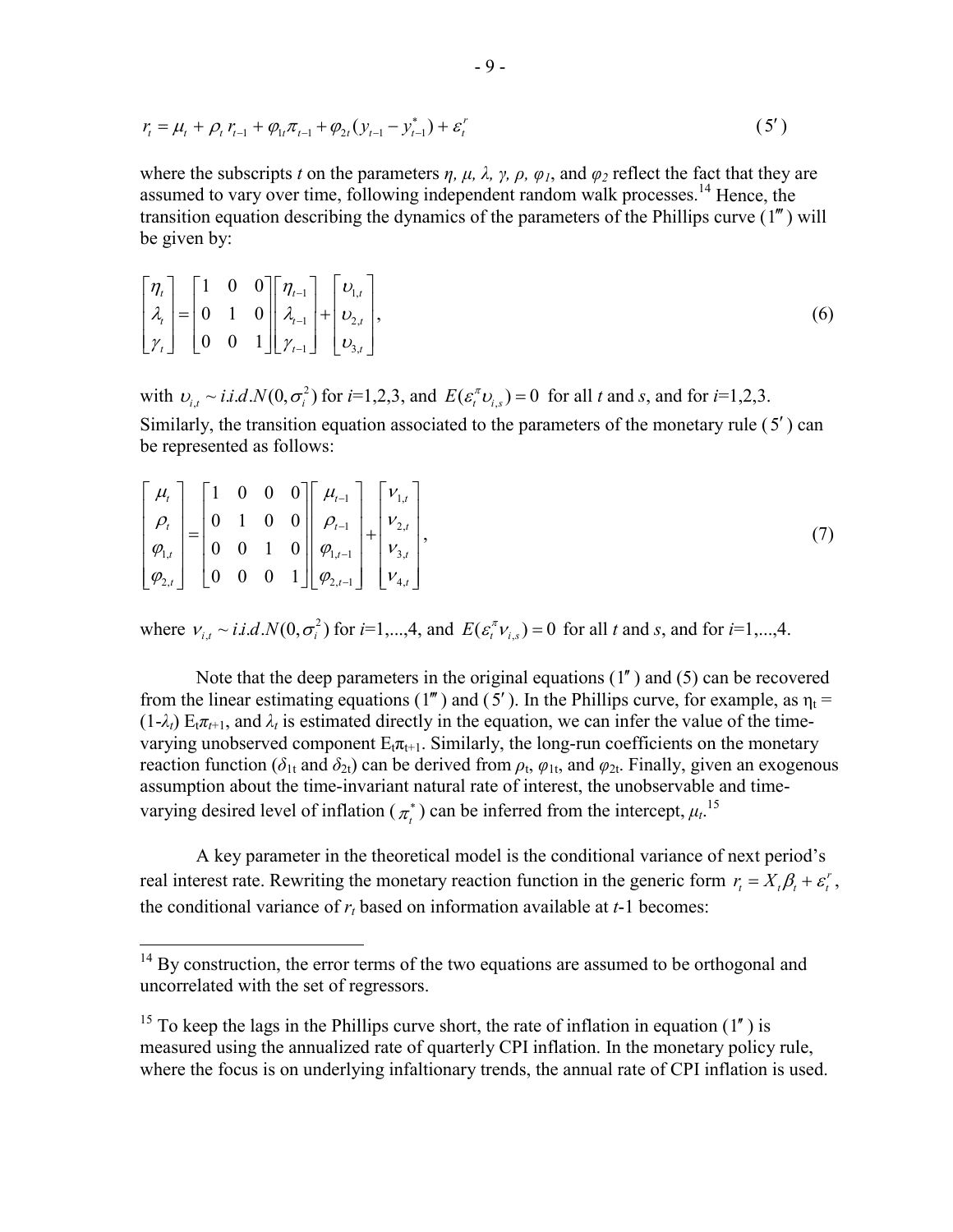$$
\sigma_{r_{t+1}}^2 = X \Sigma_{t|t-1} (\beta_t) X' + \sigma_{t, \varepsilon_t'}^2
$$
\n(8)

where  $\Sigma_{t}(\beta_t)$  is the conditional covariance matrix of the estimated coefficients. The conditional variance of  $r_t$  can thus be decomposed into two components: the uncertainty coming from changes in the coefficients of the monetary rule and the uncertainty due to unexpected deviations from such a rule, a partition that will prove informative below.

On the presumption that uncertainty about the state of both real interest rate and inflation arises not only from a changing structure of the economy, but also from shifts in the volatility of external shocks  $\varepsilon_t^r$  and  $\varepsilon_t^{\pi}$ , we also assume that disturbances on both equations follow a GARCH(1,1) process, so that their variances are not constant over time.<sup>16</sup> For  $\varepsilon_{t}^{\pi}$ , for example, it follows that:

$$
\varepsilon_{t|t-1}^{\pi} \sim N(0, h_t)
$$
  
\n
$$
h_t = \alpha_0 + \alpha_1 \left( \varepsilon_{t-1}^{\pi} \right)^2 + \alpha_2 h_{t-1}.
$$
\n(9)

The crucial step in testing our model is to examine whether the expected relationship between the coefficient on past inflation in the Phillips curve  $(\lambda_t)$  and the signal-to-noise ratio discussed above  $(\kappa_t)$  holds, at least over the long run. We accomplish this by testing for the existence of a linear cointegrating relationship such as:

$$
\lambda_t = \chi_0 + \chi_1 \kappa_t \tag{10}
$$

and examining whether the coefficient  $\chi_1$  is positive and statistically significant, and whether changes in monetary policy uncertainty lead to changes in supply-side behavior rather than vice versa.<sup>17,18</sup>

1

 $16$  For the linearization involved, see Harvey, Ruiz, and Sentana (1992). An alternative approach to account for regime shifts in the variance of random shocks would be to consider a time-varying coefficients monetary reaction function with Markov-switching heteroskedasticity in the disturbance term. See, for instance, Kim (1993), Sims (1999). The major difference between ARCH-type and Markov-switching heteroskedasticity is that whereas the *un*conditional variance of the forecast error is constant in the former, in the latter it is subject to shifts due to endogenous regime breaks.

<sup>&</sup>lt;sup>17</sup> While we do not estimate an aggregate demand function, for empirical purposes we implicitly assume equation (2) to hold with a unit interest rate semielasticity and a standard distribution of demand shocks. As a result, the signal-to-noise ratio in (3) simplifies to: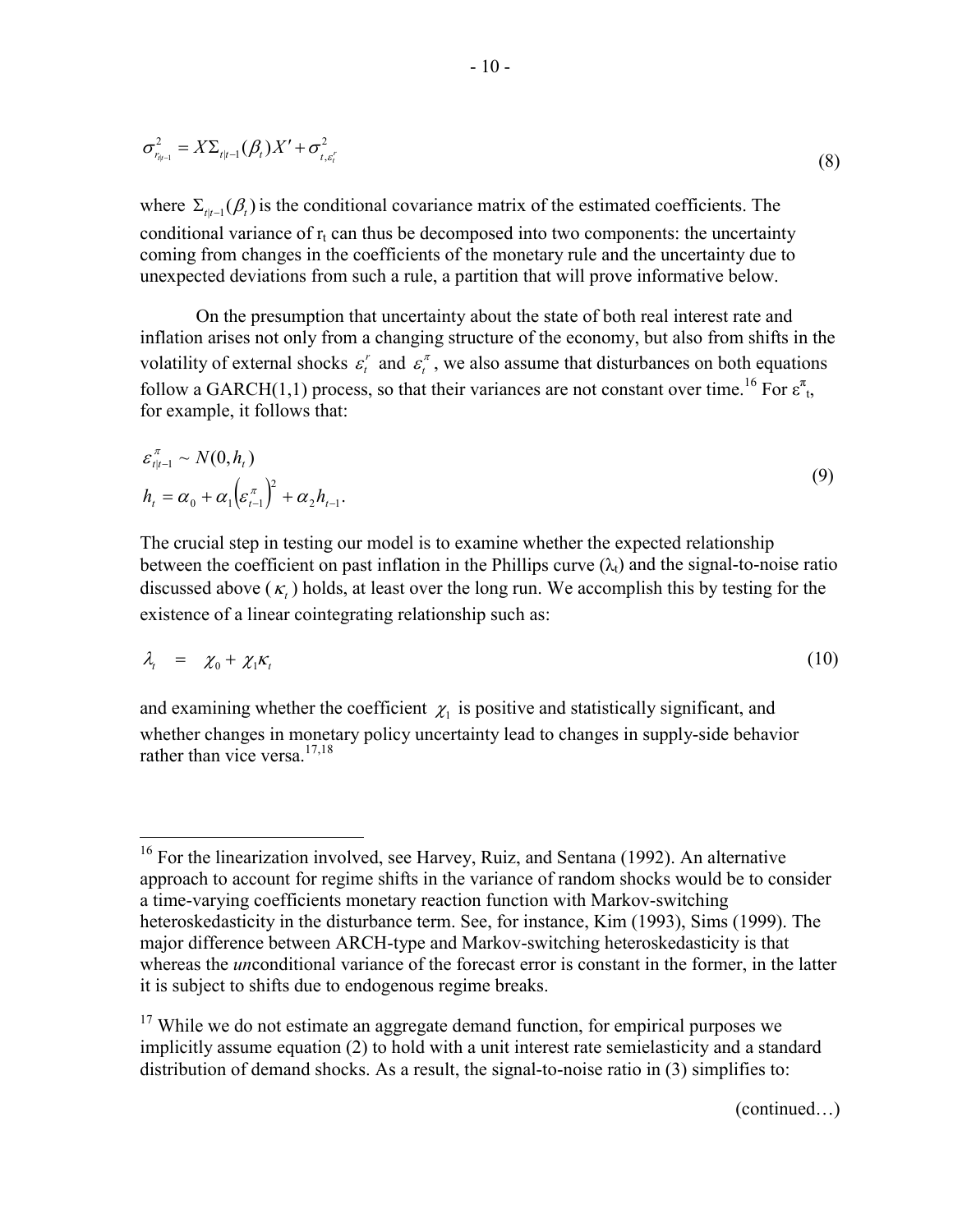# **III. RESULTS**

The model described by the two independent equations  $(1<sup>m</sup>)$  and  $(5')$  was estimated using quarterly data starting in the first quarter of 1961. The Kalman filters are started in early 1967, with initial values for the variances of the coefficients being based on OLS estimates over the full sample and subsequently refined based on the behavior of the estimates.<sup>19</sup>

The output gap cannot be observed directly. This is an important issue in empirical models of monetary policy, as assumptions about the gap can matter, with some authors arguing that conventional measures underplay the role of overreliance on inaccurate estimates of the output gap in the rise in inflation in the 1970s, and that "real time" data on the output gap (i.e., data available to policymakers at the time) paints a more convincing picture of the evolution of monetary policy.<sup>20</sup> To investigate the role of different approaches to the output gap in the analysis, three different output gap measures were used: (a) estimates of the trend and cyclical components of the log of real GDP using Kalman filters, so that permanent shifts in potential output,  $y^*$ , are decomposed from shocks to the transitory component of real output, the output gap  $(y_t - y_{t}^*)$ , as follows <sup>21</sup>:

$$
\kappa_{t} = \frac{\sigma_{r_{t_{l-1}}}}{\sigma_{\tilde{y}_{t_{l-1}}}} = \frac{\sigma_{r_{t_{l-1}}}}{\sigma_{r_{t_{l-1}}}^2 + 1}.
$$
\n(3')

Note that both the sign and the significance of  $\chi_1$  in (10) are unaffected by these assumptions.

1

<sup>18</sup> While the assumption of nonstationarity of the signal-to-noise ratio is conceptually questionable, the corresponding time series  $\kappa$ , is found statistically indistinguishable from a I(1) process over the finite sample considered.

 $19$  Computation has been carried out in Gauss 5.0, by appropriate modication of Kim and Nelson's (1999) routines publicly available on the website http://www.econ.washington.edu/user/cnelson/SSMARKOV.htm.

 $20$  Orphanides (1998). See also Smets (1999), McCallum (2001), and Walsh (2003).

<sup>21</sup> The unobserved components are identified as in Nelson and Plosser (1982) by assuming that their shocks,  $\varepsilon_t^{y^*}$  and  $\varepsilon_t^{\tilde{y}}$ , are mutually independent random errors with zero mean and constant variance.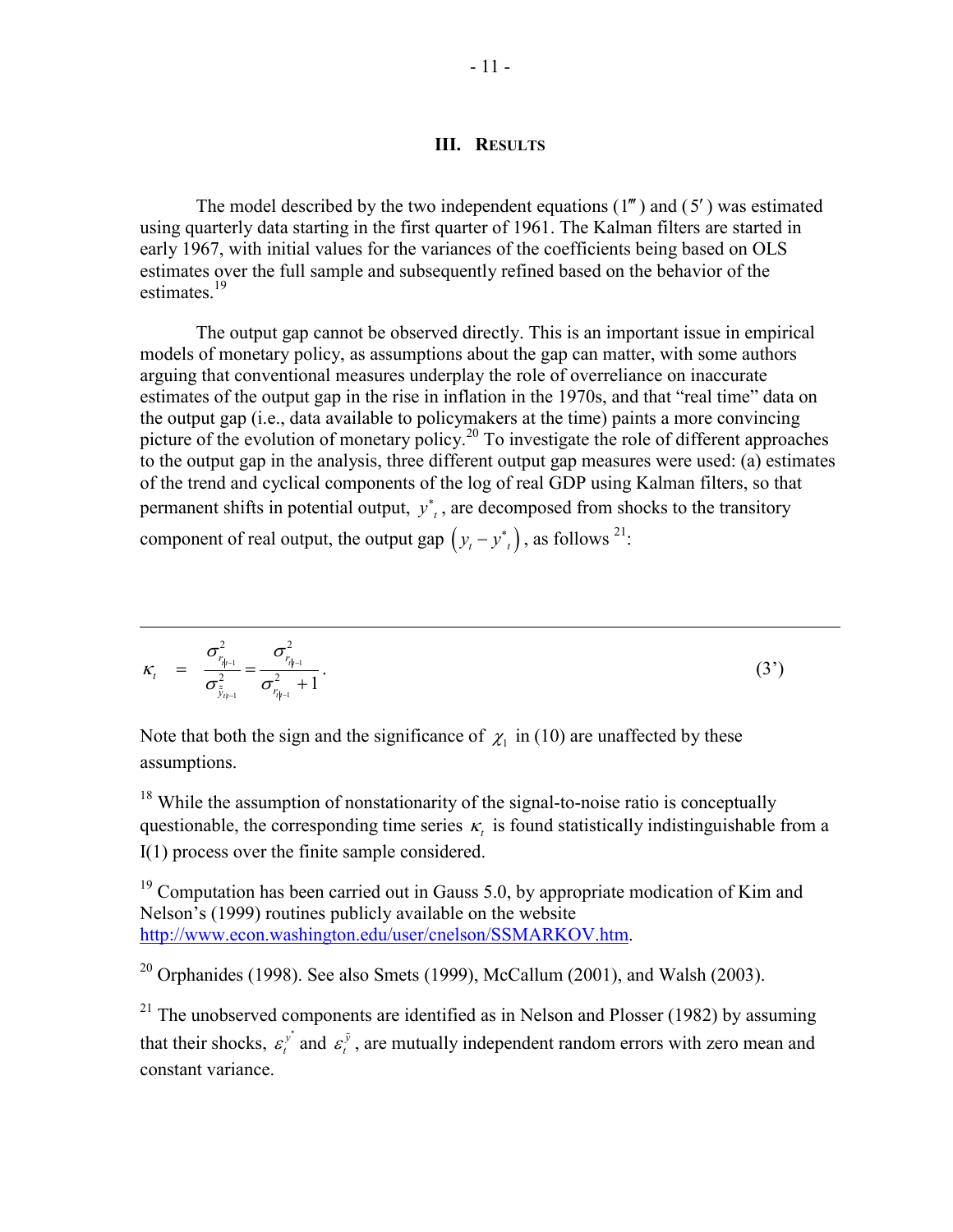$$
y_{t} = y_{t}^{*} + (y_{t} - y_{t})
$$
  
\n
$$
y_{t}^{*} = g + y_{t-1}^{*} + \varepsilon_{t}^{y^{*}}
$$
  
\n
$$
(y_{t} - y_{t}^{*}) = \theta(y_{t-1} - y_{t-1}^{*}) + \varepsilon_{t}^{y^{*}}
$$
\n(11)

(b) a conventional Hodrick-Prescott filter; and (c) "real time" output gap data up to 1995, updated by the Kalman filter estimates subsequently (the two measures are similar by 1995).<sup>22</sup>

Detailed results of Kalman filter estimation of potential output are provided in Table  $1<sup>23</sup>$  The estimated drift (*g*) indicates that potential output increased at a rate of around  $\frac{3}{4}$ percent per quarter on average over the period (3 percent per annum), whereas inference of the autocorrelation coefficient on the output gap  $(\theta)$  points to highly persistent deviations from this trend. Not surprisingly, the relative magnitude of equations' standard errors shows that a significant portion of the quarter-to-quarter innovations in real GDP are cyclical and not permanent.

The path of the three series for the output gap and their autocorrelations are reported in Figure 1. The autocorrelation functions indicate that the alternative measures have somewhat different characteristics, with the Hodrick-Prescott filter exhibiting the lowest degree of correlation over time, followed by the Kalman filter, and the "real time" data exhibiting the most inertia, reflecting the large and highly serially correlated gaps in the 1970s. Given the size of these differences, and the controversy over the correct approach to measuring the output gap, we report results using all three approaches, denoted by KL\_ (Kalman filter), HP (Hodrick-Prescott filter), and ORP (Orphanides's real time data).

The estimates of the Phillips curve suggest some striking changes in private sector behavior since 1970, particularly as regards the role of past and expected future inflation. Table 2 reports the estimated standard errors on the estimated coefficients of the Phillips curve, while Figure 2 records the corresponding basic filters, with the top panel showing the the time-varying coefficient on lagged inflation,  $\lambda$ , one of the central parameters in our model. This coefficient rises rapidly over the early 1970s, from under one-quarter to around three-quarters, continues at this value to the late 1970s before gradually declining through 1990 and then stabilizing again below 0.5. Such a pattern fits closely with conventional view that monetary credibility was lost rapidly in the mid-1970s and regained slowly starting in the early 1980s (a story that our own estimated monetary reaction function confirms). It fits less well to other potential explanations of changes in the inertia in the Phillips curve. For example, while deregulation of the U.S. economy over the 1980s and 1990s might help to

<u>.</u>

 $22$  We are grateful to Athanasios Orphanides, who kindly provided these data to us.

<sup>&</sup>lt;sup>23</sup> Estimates of trend and cyclical component of real output are obtained separately from the other equations. In this way, all three output gap measures are policy invariant and results are, thus, comparable.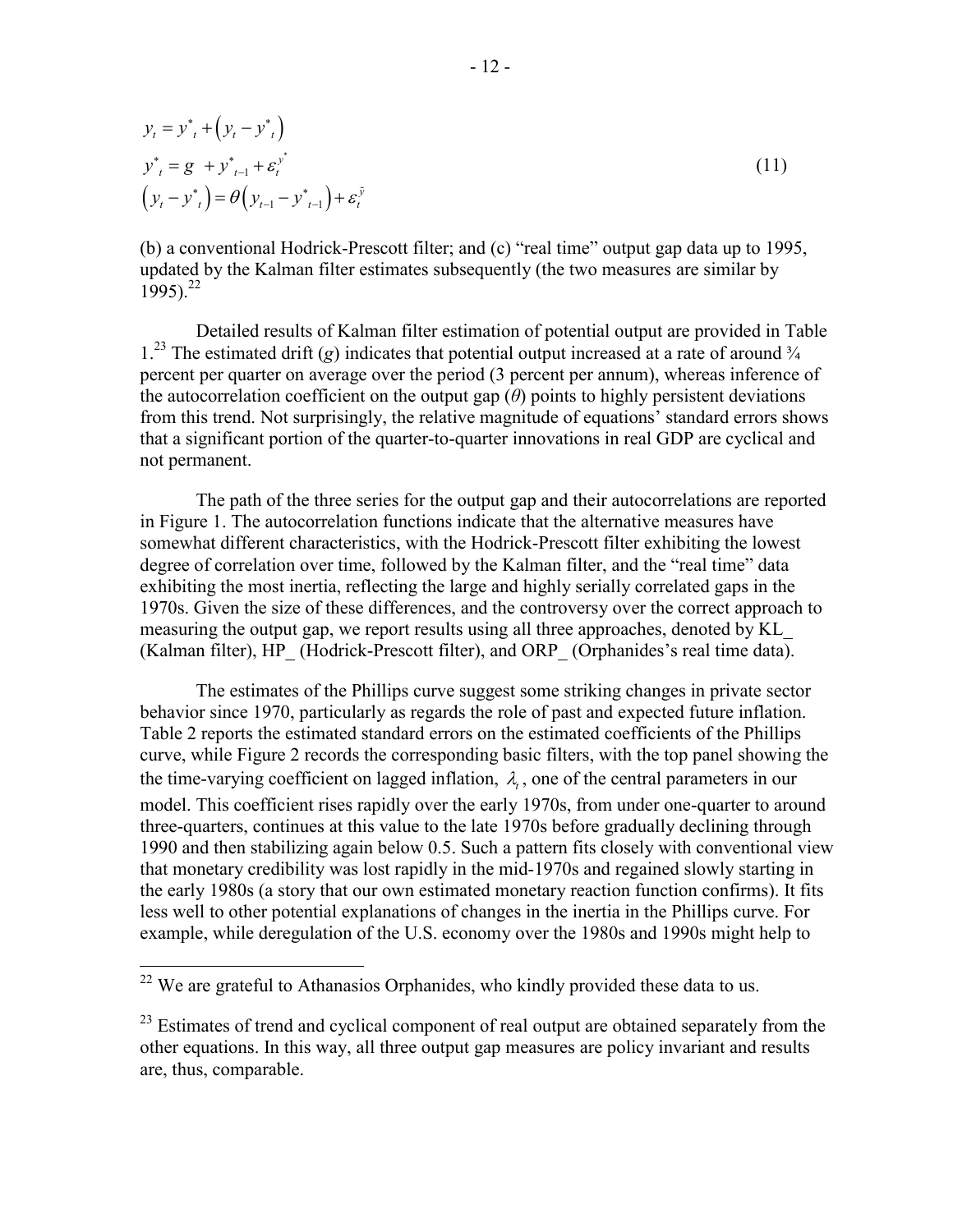explain the gradual decrease in nominal inertia, the rapid increase in the early 1970s appears difficult to explain using a slow moving factor such as the macroeconomic impact of structural policies.

The coefficient on the output gap,  $\gamma$ , reported in the middle panel, moves much less dramatically over time. It shows a similar pattern to that on past inflation, plausibly reflecting the fact that prices respond more vigorously to activity if monetary policy is more accommodative. Prices are estimated to have become more sensitive to movements in the output gap through the 1970s and less sensitive subsequently, although in the pattern after about 1982 depends somewhat on the data used to measure the output gap.

Three other features of these coefficient estimates are worth emphasizing. First, the estimated coefficients on both past inflation and the output gap have broadly similar values at the start and end of the period. The overall impression is of a process which is knocked out of kilter in the mid-1970s and then gradually regained its initial equilibrium subsequently. In a sense, we have returned to a similar level of stability as that seen at the end of the Bretton Woods exchange rate period. Second, the Orphanides data tend to imply larger movements in coefficients over the intervening period of monetary policy instability. For example, using Orphanides data, inflation dynamics approximate a unit-root process over the mid-1970s, while in the other two data sets the coefficient on lagged inflation is high but below unity. Third, despite some differences in details, different measures of the output gap tend to show a similar overall picture about changes in behavior over time.

All of these features are evident in the implied series for unobserved expected inflation,  $E(\pi_{t+1} | \Omega_t)$ , shown in the bottom panel of Figure 2. Rational expectations of inflation start at around 5 percent in 1970s, rise to double digit values in the mid- to late 1970s (and much higher in the Orphanides data) before falling to the low single digits by the late 1980s.

Turning to the estimated GARCH process for supply disturbances, coefficient estimates reported in Table 3 indicate a process with considerable variation over time. The average coefficient on the square of the current residual is around one-quarter and that on the lagged estimate of the variance three-quarters, suggesting a half life of only one year, while the standard deviations on both terms are over one-tenth, suggesting that this process has also shifted considerably over time. These features are illustrated in Figure 3, which graphs conditional variance of inflation and decomposes it into the influence from the changing volatility in the residuals (the GARCH process) and uncertainty surrounding the coefficient estimates. The results associated with the three measures of the output gap series appear almost identical. The conditional variance lags actual inflation, peaking in the 1980s, during the process of deflation, rather than the inflationary burst of the late 1970s. These trends are dominated by changes in the estimated variance of the residuals, which accounts for over three-quarters of the total variance in inflation. However, the uncertainty in coefficients also plays a role, particularly around the response to the supply shocks in the mid-1970s and the early period of the Volker disinflation in the early 1980s, when it explains about half of uncertainty in inflation.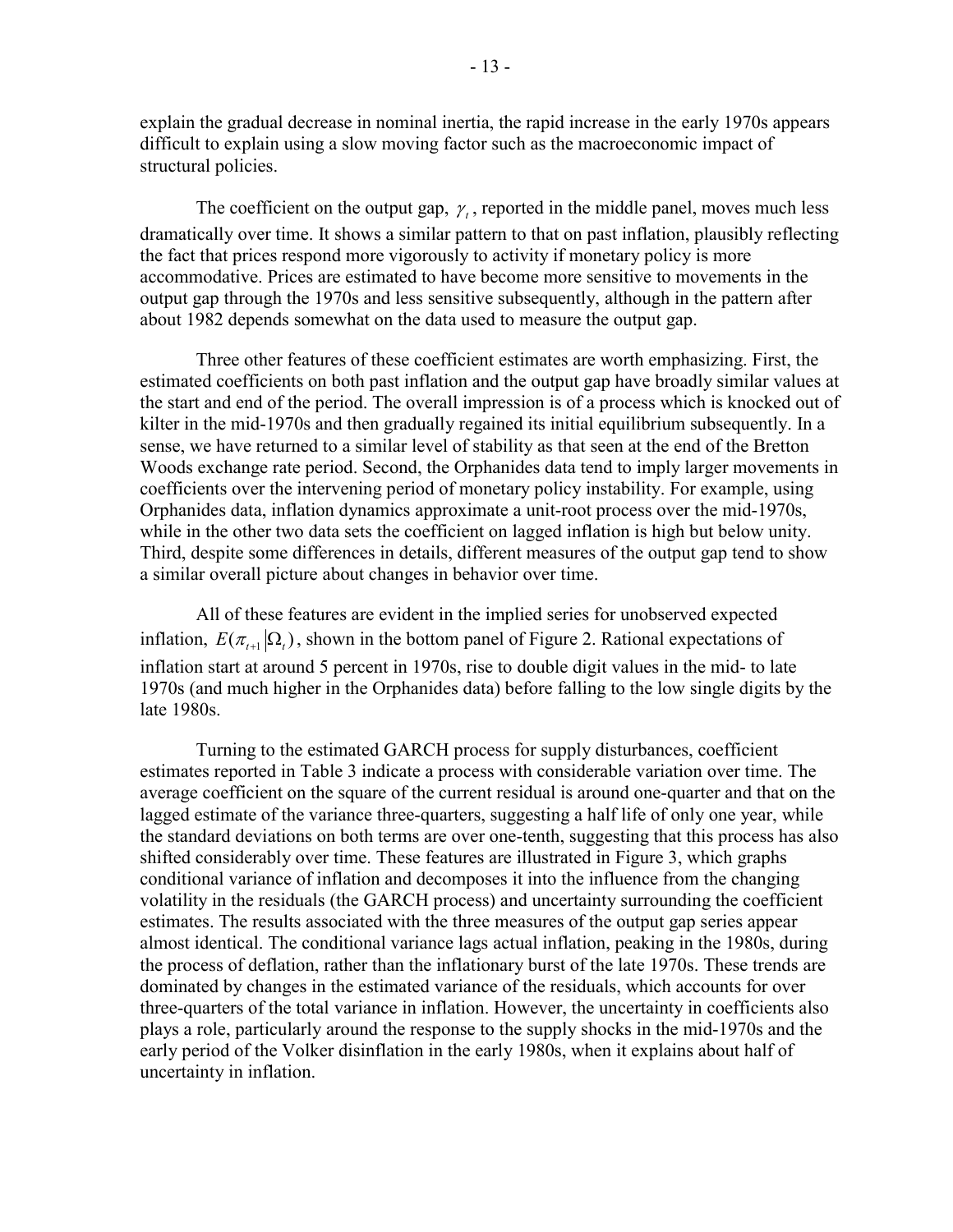The estimated coefficients on the Federal Reserve's reaction function also show large changes over time corresponding to the conventional wisdom about the path of monetary policy, as well as providing some additional insights. Table 4 reports the estimated standard errors on the coefficients. In Figure 4, the upper left and right panels graph the long-run coefficients on inflation and the output gap, respectively, whereas the bottom panels report the implied desired level of inflation on the left, and the estimated smoothing parameter on the right. The coefficient on inflation illustrates the loss in monetary stability in the late 1970's. This coefficient needs to be positive to imply monetary stability, but falls well below this threshold using the Kalman filter or Hodrick-Prescott filter. Interestingly, the reaction function using the Orphanides data stays (barely) stable, supporting his view that real time data provide a more plausible picture of the Fed's behavior.<sup>24</sup> This is followed by a clear change in behavior after Paul Volcker became chairman, with the coefficient on inflation rising rapidly to about unity by the mid-1980s. The coefficient subsequently falls to a value of around one-half in the late 1990s, with a blip down in the early 1990s when the rule appears close to unstable. Cogley and Sargent (1999) found a similar result, and plausibly attribute it to the policy of "opportunistic disinflation" adopted at the time. Certainly, such an intrinsically asymmetric policy rule could be difficult to capture in a linear model like ours. Interestingly, the instability is again less pronounced using the real time data for the output gap, suggesting that this may also matter. Finally, there is a decline in the coefficient at the end of the sample period, possibly reflecting a rising concern about the possibility of deflation as the U.S. economy fell into recession, leading to a renewed focus on output rather than inflation.

Movements in the coefficient on the output gap tend to mirror those of the coefficient on inflation with an opposite sign. The coefficient is relatively stable through the 1970s before falling (and even becoming negative) early in the early 1980s, reflecting Chairman Volcker's focus on wringing inflation out of the system. It subsequently returns to the level of the 1970s (except for a temporary dip at the height of the late 1990s/early 2000 boom). The derived estimates of the unobservable steady state inflation are relatively stable around two percent (assuming a natural real interest rate of 4 percent), again falling somewhat during the deflation of the 1980s. Finally, estimates of the smoothing parameter show a fall over the 1970s followed by a steady rise over the 1980s and 1990s before falling recently, when the zero bound may have limited the Fed's room to maneuver.

These coefficient estimates tell the conventional story of a loss of monetary control followed by a strong disinflation, but with a number of interesting twists. One is the relatively similarity of the long-term responses to inflation and output between the early 1970s and more recently. This implies significantly more stability in the underlying rule between the end of the Bretton Woods period and the 1990s (both characterized by monetary stability) than has generally been recognized. A second interesting feature is the increase in

 $\overline{a}$ 

<sup>&</sup>lt;sup>24</sup> Orphanides himself emphasizes that it is also important to use real time data on inflationary expectations in the monetary policy reaction function (Orphanides, 1998). Our reaction function uses past information, but we discuss this point in detail in a companion paper (Bayoumi and Sgherri, 2004).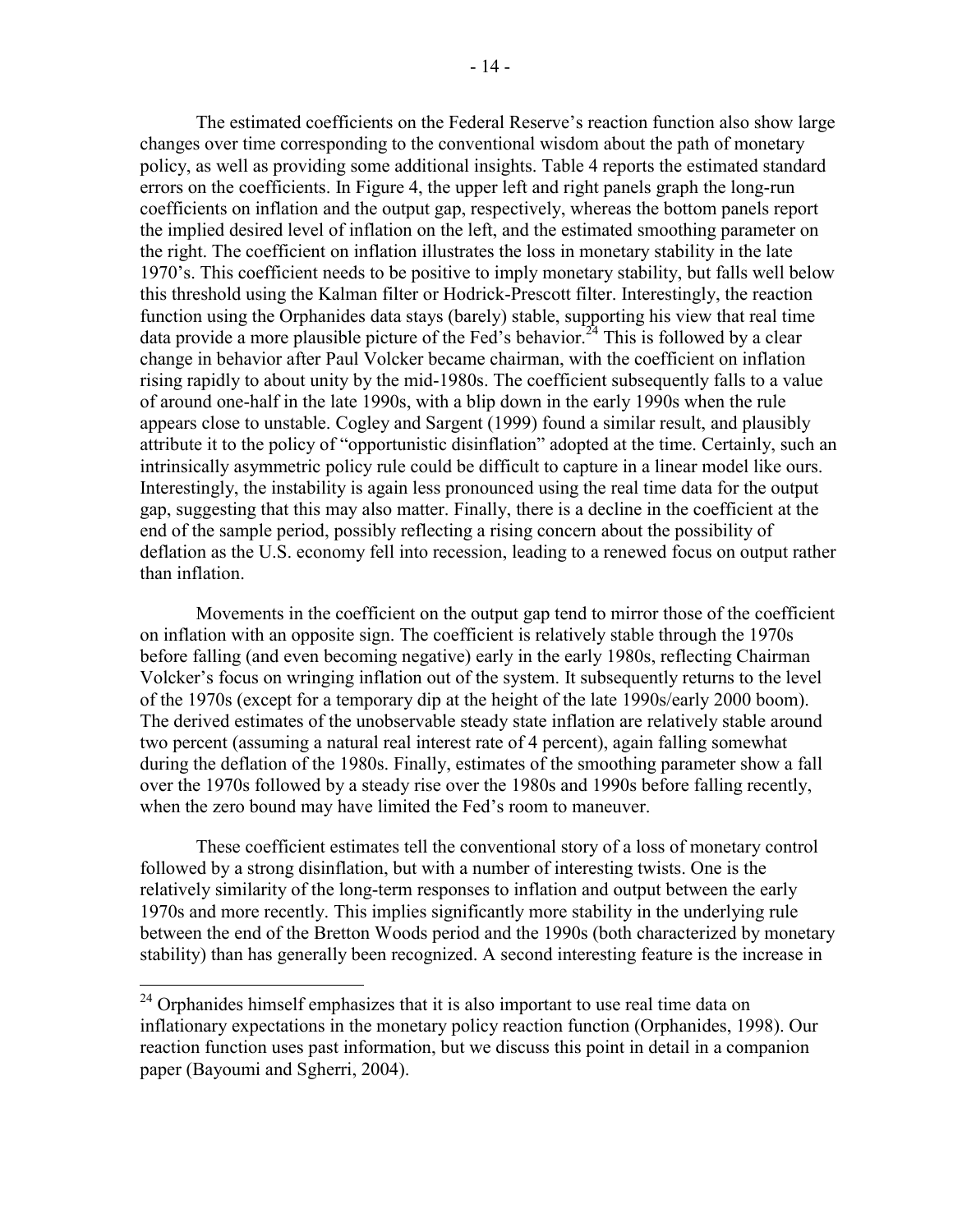the smoothing parameter between these two periods. Greater smoothing of interest rates places greater reliance on the expectations channel of policy, wherein individuals respond to expectations of future changes in policy rather than to those that are actually taking place. As the public has regained confidence in policy and become more forward-looking, the Fed appears to have responded by making monetary policy responses more gradual. Hence, changes in private sector behavior appear to have also affected the responses of the Federal Reserve. This is a considerably more subtle interaction between monetary policy and private sector behavior than is generally acknowledged in simple pre- and post-Volcker characterization of monetary policy (this issue is discussed further in Bayoumi and Sgherri, 2004).

Turning to the uncertainty associated with unexpected deviations from the described monetary policy rule, a key variable in our analysis, coefficient estimates show no significant evidence of GARCH heteroscedasticity in the disturbances to the real interest rate, even though the results differ somewhat depending on the measure of the output gap being used (Table 5). This implies that essentially all of the uncertainty about policy actions comes from uncertainty about the underlying parameters in the rule, with virtually no contribution from unexpected deviations from this rule, as clearly visualized in Figure 5. Put differently, uncertainty about the path of interest rates comes from an inability to discern what the underlying monetary rule is, rather than from the belief that the Federal Reserve's actions are in some manner random—an eminently sensible result, and completely different from the results for the Phillips curve. Consequently, monetary uncertainty is at its highest during periods when the monetary rule appears to have changed rapidly, such as the mid-1970s and early 1980s, and has fallen to extremely low levels in the 1990s as the rule has stabilized and changes in interest rates have become smoother.

The final step in our analysis is to examine the dynamic relationship between our proxy for inflation persistence (the coefficient on backward-looking expectations in the Phillips curve,  $\lambda$ ) and our proxy for the portion of uncertainty about aggregate demand due to uncertainty about the monetary policy stance (the signal-to-noise ratio,  $\kappa_t$ , as defined in (3')). For each output gap measure used, Figure 6 illustrates the general co-movement of these estimated time series, with the thick line showing our measure of policy uncertainty and the thin line the coefficient on forward-looking inflation in the Phillips curve. More formally, the analysis was accomplished by testing for a cointegrating relationship since 1970s in a vector autoregression model with two lags.25 Results are reported in Table 6. As can be seen in the upper panel of the table, trace-tests indicate the existence of cointegration using Hodrick-Prescott and Kalman filter measures of the output gap, while no conclusive evidence is provided when using real time data. The middle panel reports the coefficient estimates on this long-run relationship and the estimated error correction coefficients in the VAR, while providing strong support to the hypothesis of weak exogeneity of monetary policy uncertainty in the relationship describing the evolution of nominal persistence. The

1

 $25$  Residual analysis shows no evidence of significant misspecification. Results are available upon request.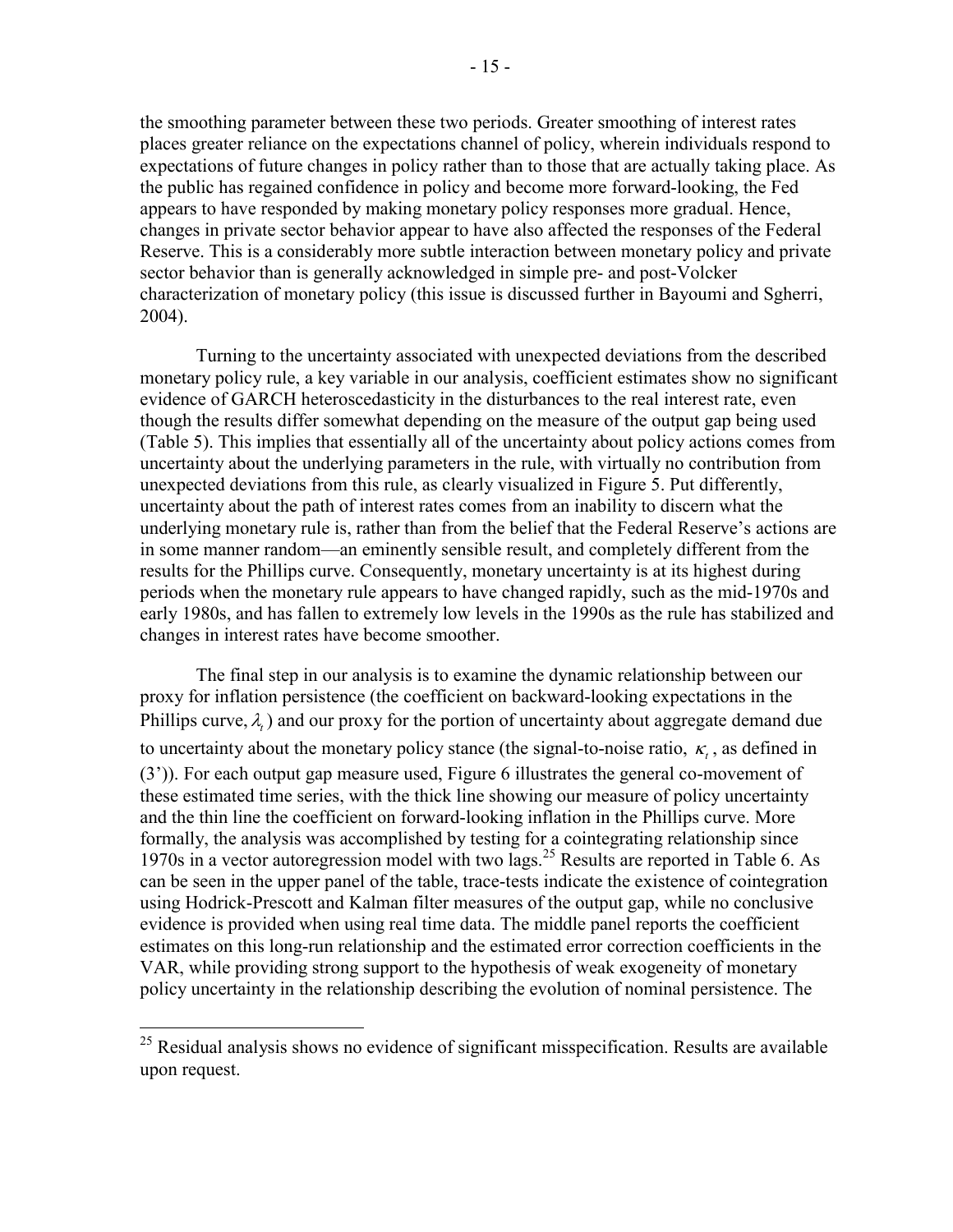coefficient on the cointegrating relationship is correctly signed and insignificantly different from unity (not shown), while the speed of mean reversion is quite low, with the error correction terms implying lags of the order of five years. This slow process of adjustment is consistent with the common wisdom that it is not easy to lose credibility but that, once lost, it is difficult to regain the public's confidence. It also helps explain why the disinflation of the 1980s is generally regarded as involving large costs in terms output (Ball, 1994, and Roberts, 1998). Finally, as reported in the lower panel, Granger causality tests indicate that monetary policy uncertainty Granger causes persistence, but there is no feedback in the other direction. These supplemental results strengthen our belief that, over the sample period under analysis, inflation inertia has fallen *because* (not simply "*as*") monetary policy transparency has increased.

#### **IV. CONCLUSIONS**

This paper questions the conventional wisdom that monetary policy has no impact on the supply side of the economy. Extending recent theoretical insights using models with strong microeconomic foundations, we propose the existence of a link between monetary policy uncertainty and the degree of inflation inertia in the Phillips curve. An empirical model was first estimated using Kalman filters to chart shifts over time in the monetary policy reaction function and the Phillips curve, and the results used to examine the empirical validity of this hypothesized link between uncertainty about the monetary stance and inflation persistence. We find strong evidence that such a connection exists. More precisely, there is a close, statistically significant, long-term link between changes in the portion of uncertainty about aggregate demand that is due to uncertainty in predicting the real interest rate and the coefficient on inflation inertia in the Phillips curve, with no evidence of reverse causation. In other words, a more stable monetary policy appears to gradually make the supply response less sluggish, exactly as predicted by theory.

Linking monetary policy and supply responses has a number of important implications. First, it calls into question the large body of work that assesses monetary rules by assuming that such rules have no impact on underlying private sector behavior. While such analysis may be useful for the short-term impact of changes in monetary rules, the analysis in this paper suggests that it is fraught with difficulty as a guide to the longer-term consequences of a policy shift. Second, the inertia associated with the public first learning about the new policy rule and then incorporating it into their supply-side responses helps explain why the disinflation of the 1980s was so difficult. Third, it implies that there is a direct connection between some of the more recent improvements in the U.S. economy, such as the fall in output volatility, and the conduct of monetary policy. If a more stable monetary policy eventually makes the inflationary response of the economy less backward-looking, this reduction in inflation inertia can make the entire supply side of the economy more flexible, reducing output fluctuations. In short, it appears that some of the seemingly magical improvements in the supply side of the U.S. economy since the early 1970s can be attributed to Federal Reserve behavior. At the same time, increases in monetary stability and reductions in the variance of output are general phenomena across a wide range of countries, suggesting that this analysis has wider implications than the United States.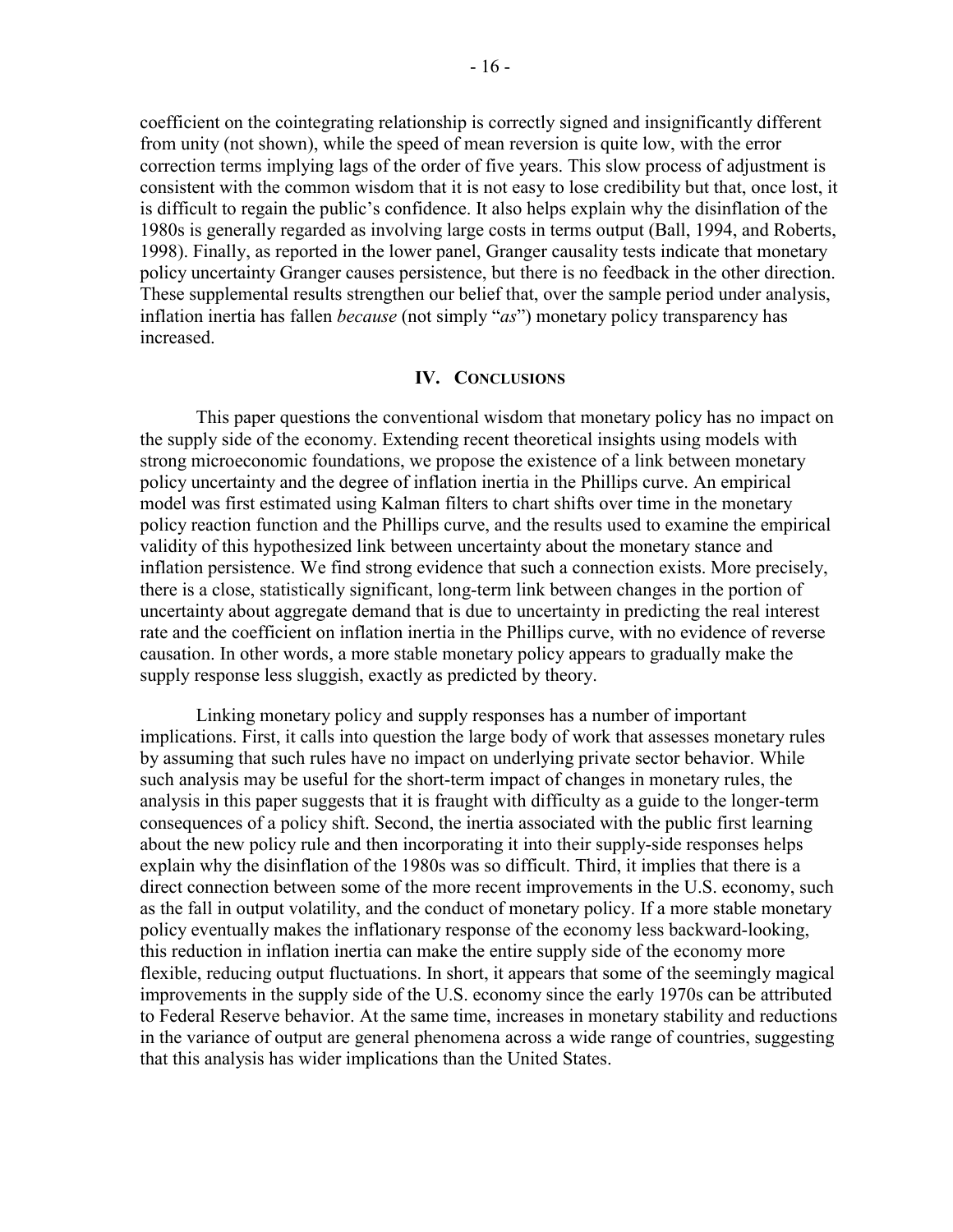Our results are also able to generate a more subtle interpretation of recent monetary history than the simple, pre- and post-Volker characterization that is often emphasized. While agreeing that the loss of monetary control in the mid-1970s and focus on reducing inflation associated with Paul Volcker's tenure as chairman of the Federal Reserve are key events, we also find a surprising degree of similarity between the rules followed in the early 1970s and late 1990s, both periods of relative monetary stability. The one important difference we find, that there is more interest rate smoothing in the 1990s, is also informative. It suggests that the Federal Reserve has put increasing focus on the expectations channel of monetary policy. We interpret this as illustrating the dynamic relationship between monetary policy and the private sector. The disinflation triggered by Chairman Volcker's policies increased public confidence in monetary policy, reducing inertia in the inflation process. This, in turn, made the expectations channel more effective. In response, the Federal Reserve under Chairman Greenspan responded to this opportunity by making its own policies more gradualist and less disruptive. In summary, in addition to the private sector behavior responding to changes in monetary policy, monetary policymakers also appear to have responded to shifts in private sector behavior.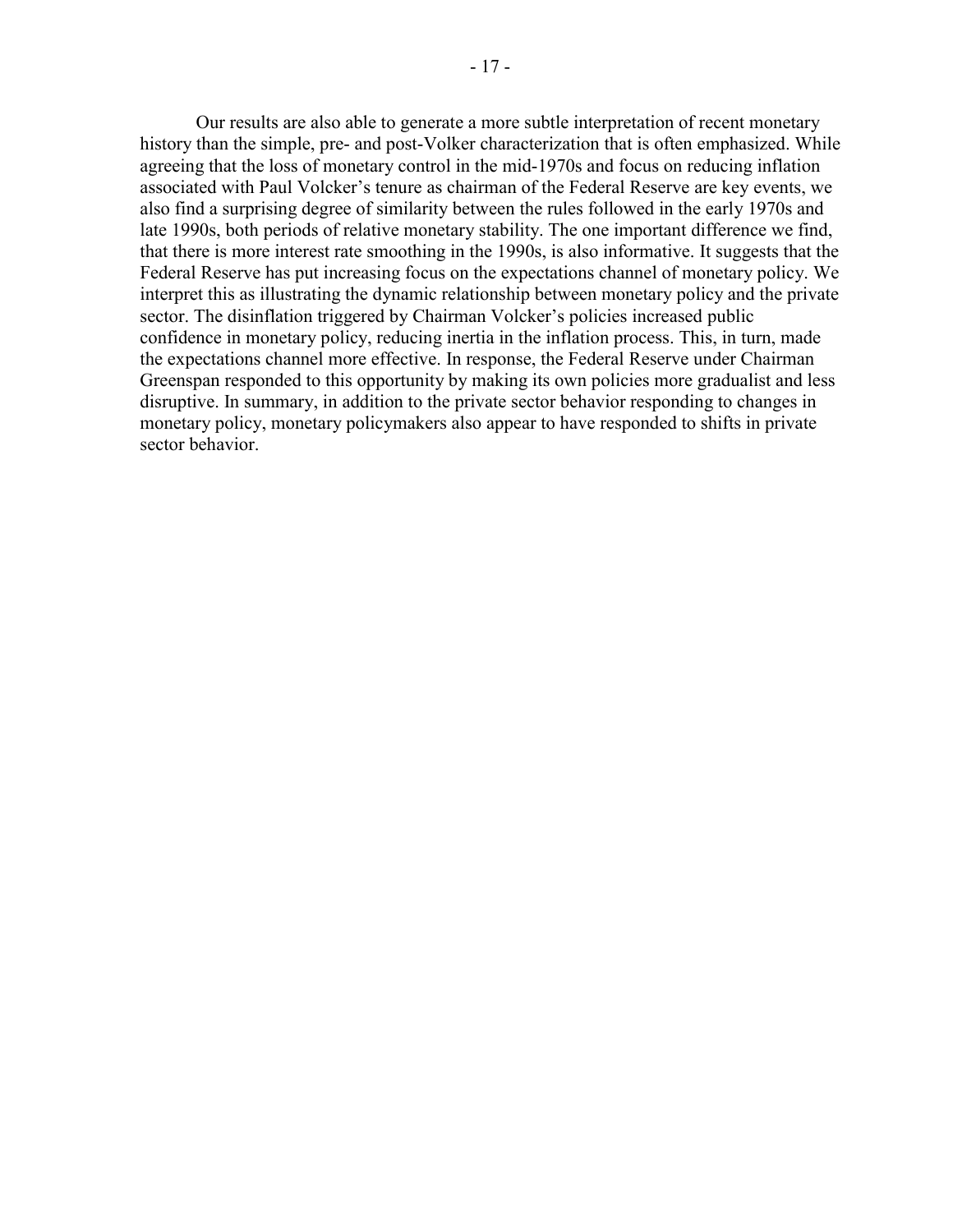| <b>Parameters</b>                   | Model 1 (Kalman Filter) |          |  |  |
|-------------------------------------|-------------------------|----------|--|--|
| $\sigma_{\widetilde{v}}$            | 0.0085                  | (0.0005) |  |  |
| $\sigma_{\!\scriptscriptstyle V}$ * | 0.0009                  | (0.0020) |  |  |
| Ĥ                                   | 0.9229                  | (0.0212) |  |  |
| g                                   | 0.0074                  | (0.0002) |  |  |
| Log likelihood                      |                         | 484.6667 |  |  |

Table 1. Estimates of the Time-Varying Parameters of U.S. Output Gap (1966:1–2002:1)

Figure 1. Comparing Time-Series Properties of Alternative Output Gap Measures

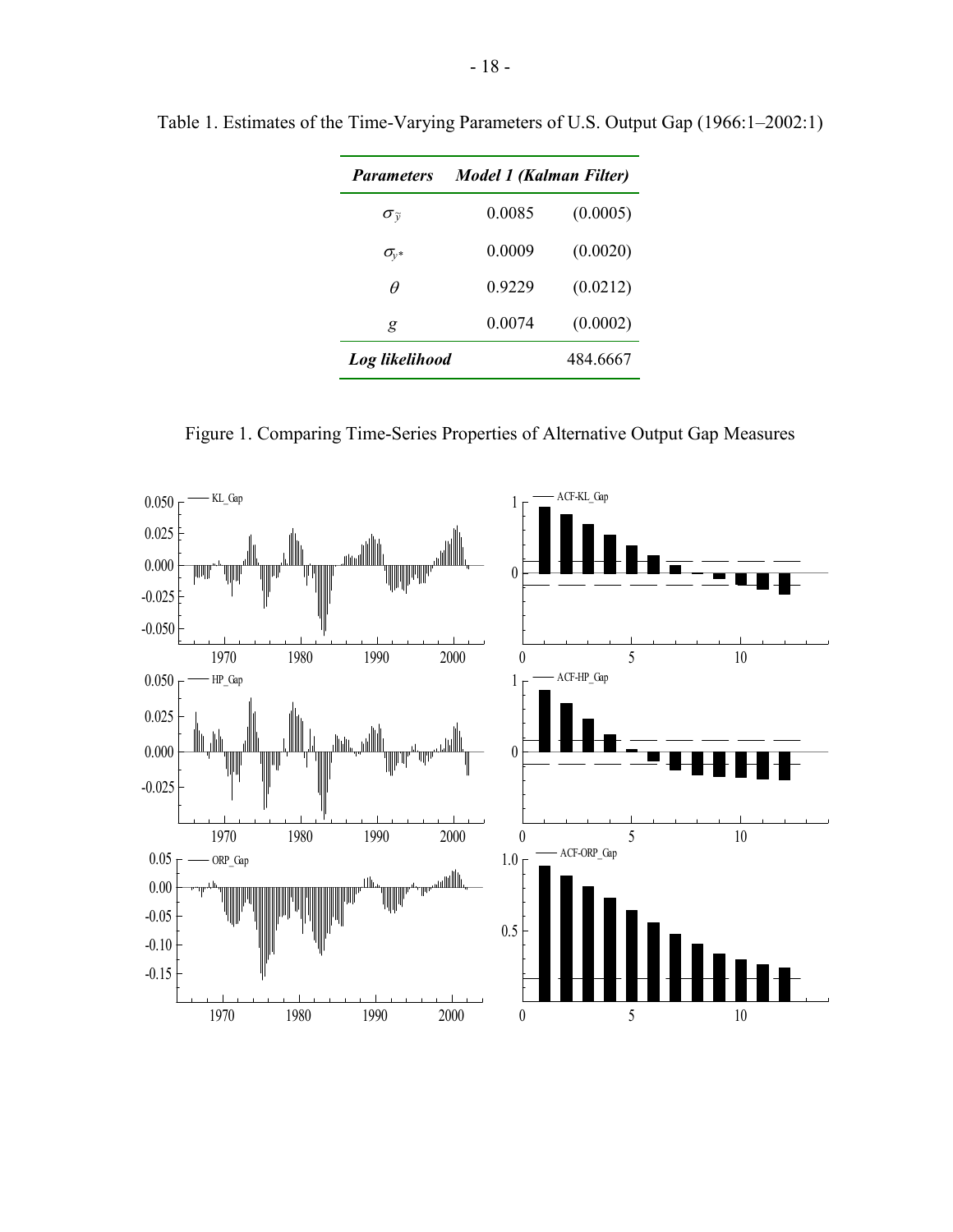| <b>Parameters</b>  | Model 1 (Kalman Filter) |          | Model 2 (HP Filter) |          | Model 3 (Real-time data) |          |
|--------------------|-------------------------|----------|---------------------|----------|--------------------------|----------|
| $\sigma_n$         | 0.0000                  | (0.1039) | 0.0000              | (0.1043) | 0.2580                   | (0.2140) |
| $\sigma_{\lambda}$ | 0.0497                  | (0.0166) | 0.0397              | (0.0170) | 0.0413                   | (0.0167) |
| $\sigma_{\nu}$     | 0.0000                  | (0.0159) | 0.0000              | (0.0267) | 0.0000                   | (0.0254) |

Table 2. Estimates of the Time-Varying Parameters of U.S. Phillips Curve (1967:2–2002:1)

Figure 2. Kalman-Filter Estimates of the Time-Varying Regression Coefficients of U.S. Phillips Curve

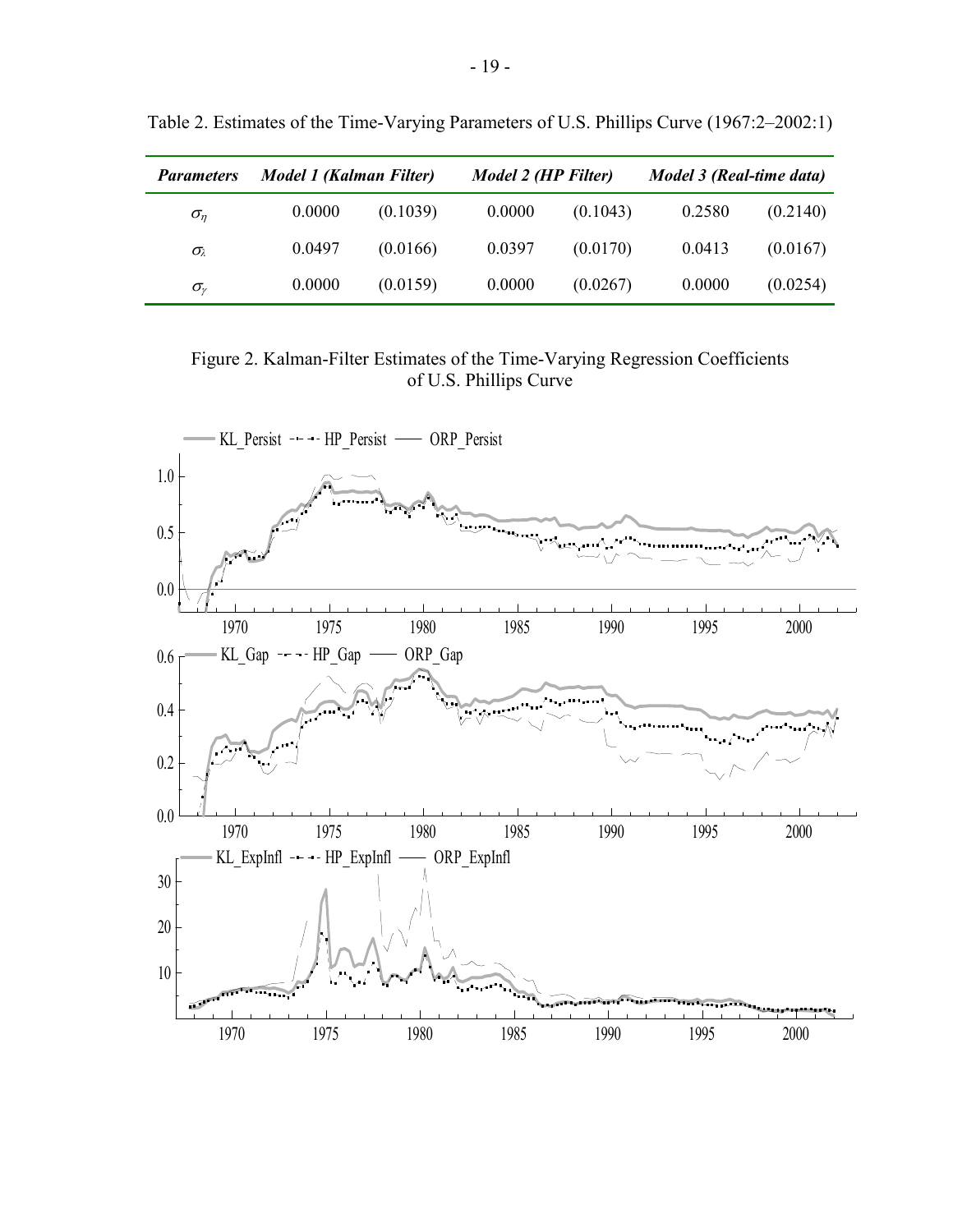| $\alpha_0$ | 0.0881 | (0.0633) | 0.0709 | (0.0594) | 0.0600 | (0.0502) |
|------------|--------|----------|--------|----------|--------|----------|
| $\alpha_I$ | 0.1999 | (0.0916) | 0.2424 | (0.1109) | 0.3126 | (0.1344) |
| $\alpha_2$ | 0.7696 | (0.0924) | 0.7472 | (0.1024) | 0.6839 | (0.1312) |

Table 3. Estimates of the GARCH Process Characterizing Disturbances to the Phillips Curve

Figure 3. Decomposition of Inflation Conditional Variance

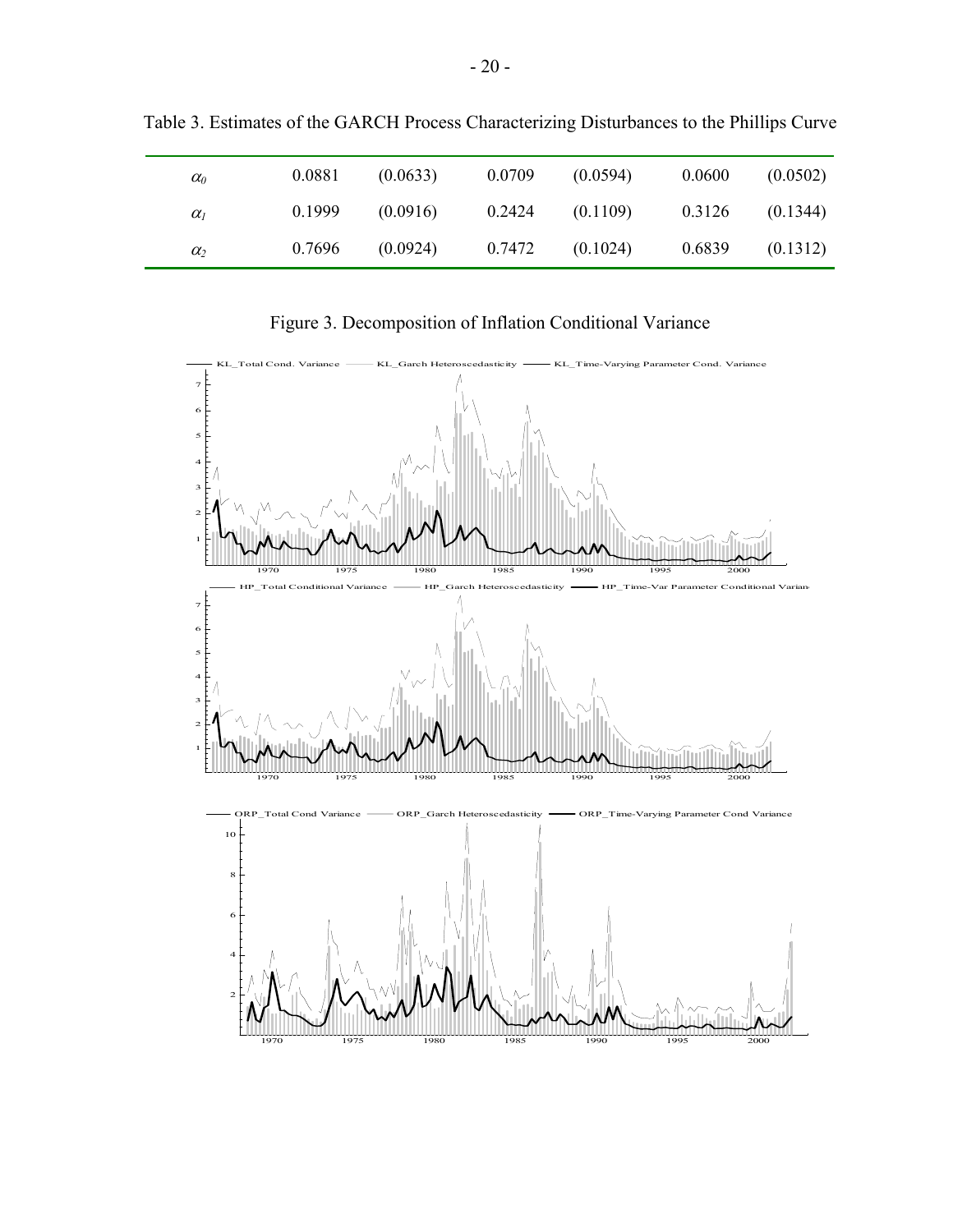| <b>Parameters</b>                    | <b>Model 1 (Kalman Filter)</b> |          | Model 2 (HP Filter) |          | Model 3 (Real-time data) |          |
|--------------------------------------|--------------------------------|----------|---------------------|----------|--------------------------|----------|
| $\sigma_{\!\scriptscriptstyle H}$    | 0.4321                         | (0.2510) | 0.4199              | (0.3598) | 0.3708                   | (0.2456) |
| $\sigma_{\!\scriptscriptstyle\beta}$ | 0.0371                         | (0.0187) | 0.0446              | (0.0312) | 0.0266                   | (0.0173) |
| $\sigma_{\varrho}$                   | 0.1251                         | (0.0158) | 0.0576              | (0.0373) | 0.0374                   | (0.0213) |
| $\sigma_{\varphi 2}$                 | 0.0653                         | (0.0353) | 0.1216              | (0.0211) | 0.1325                   | (0.0140) |

Table 4. Estimates of the Time-Varying Parameters of U.S. Monetary Rule  $(1967:2-2002:1)$ 

Figure 4. Kalman-Filter Estimates of the Time-Varying Regression Coefficients of U.S. Monetary Rule

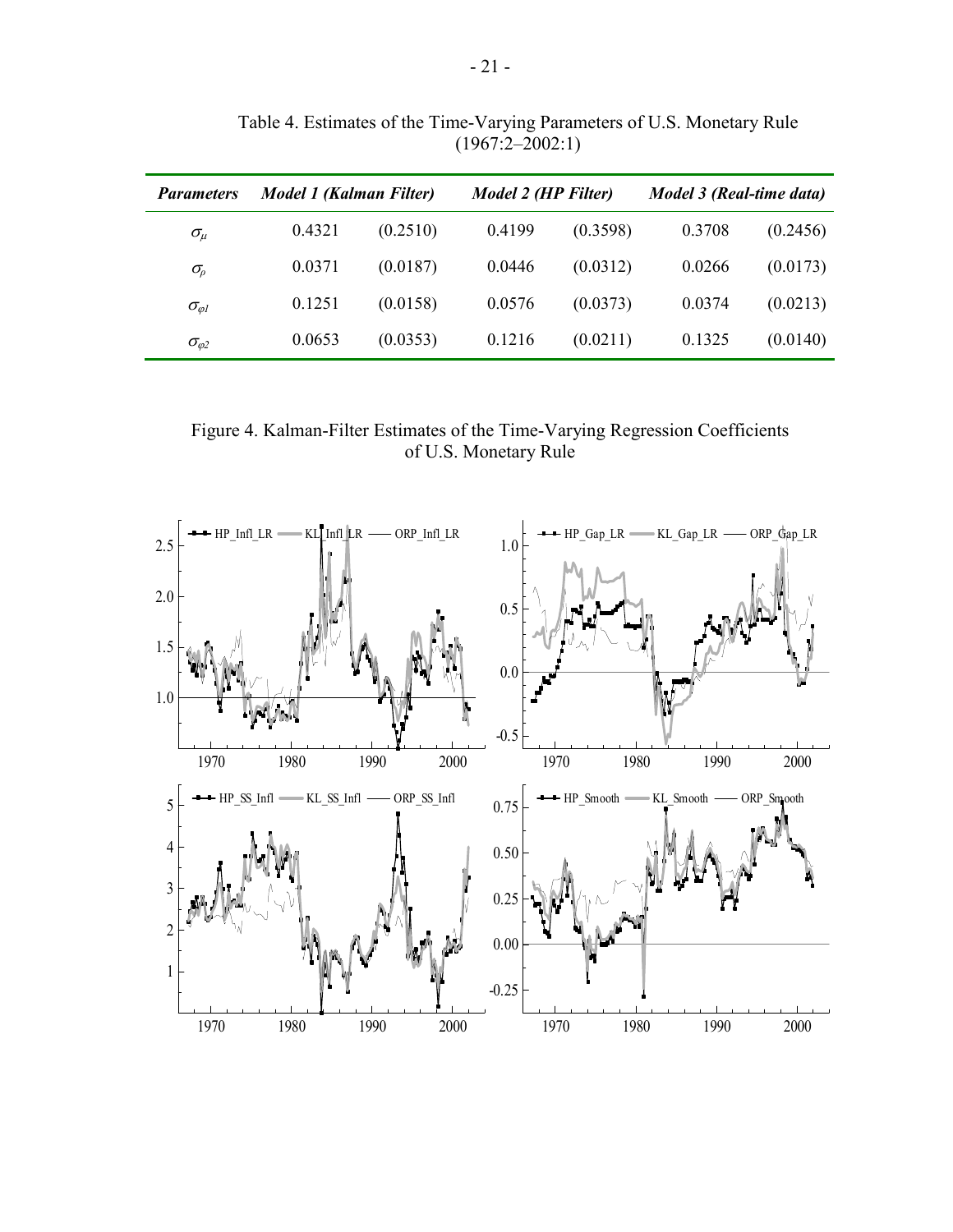| $\alpha_0$            | 0.0016 | (0.0092) | 0.0008 | (0.0006) | 0.0024 | (0.0332) |
|-----------------------|--------|----------|--------|----------|--------|----------|
| $\alpha$ <sub>l</sub> | 0.1554 | (0.7836) | 0.2445 | (1.6649) | 0.0000 | (0.0002) |
| $\alpha_2$            | 0.3848 | (0.3699) | 0.5319 | (2.9470) | 0.8452 | (2.1045) |

Table 5. Estimates of the GARCH Process Characterizing Disturbances to the Monetary Rule

Figure 5. Decomposition of Real Interest Rate Conditional Variance

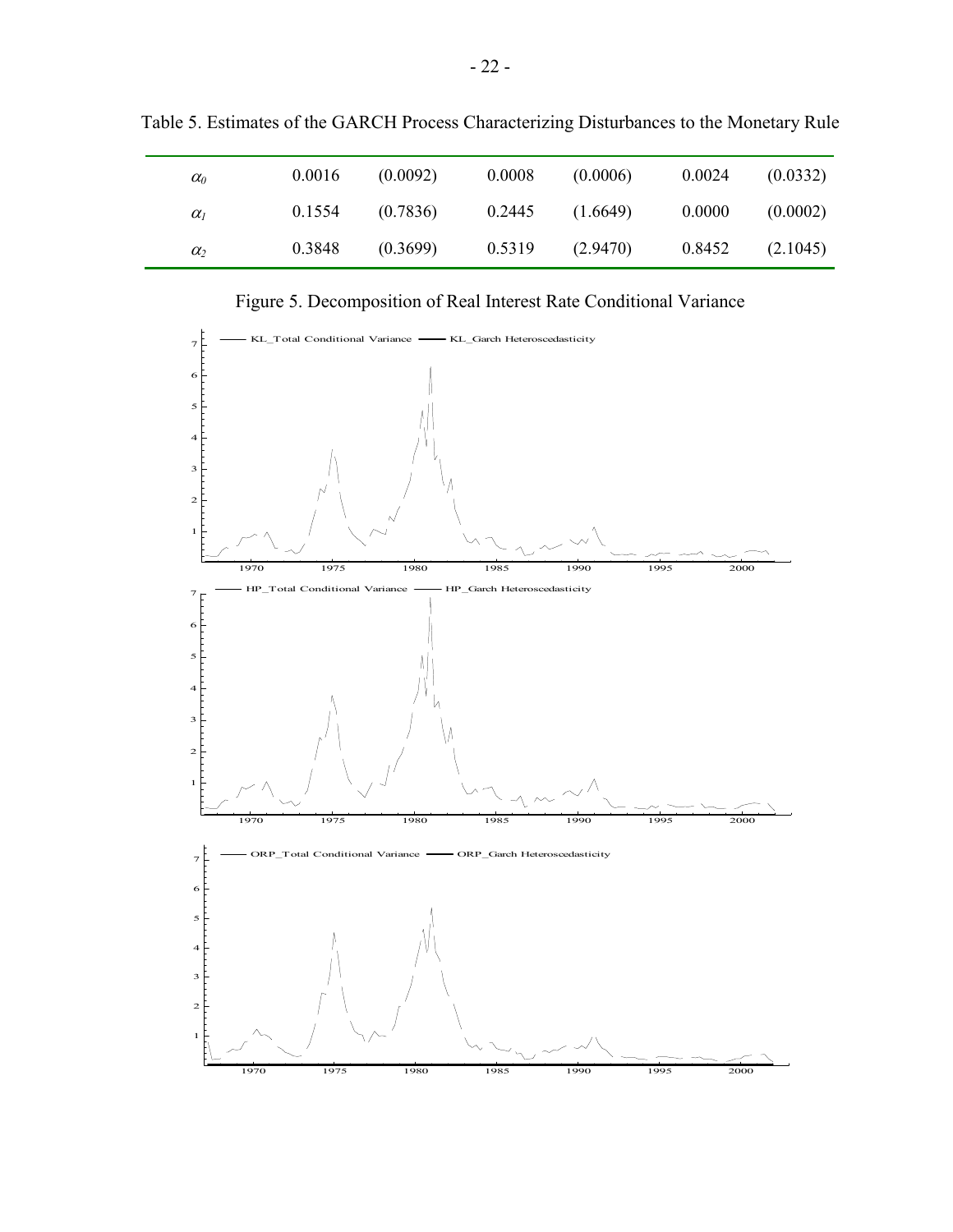

Figure 6. Time-Varying Estimates of Inflation Persistence and Relative Uncertainty About Monetary Policy Based on Three Alternative Models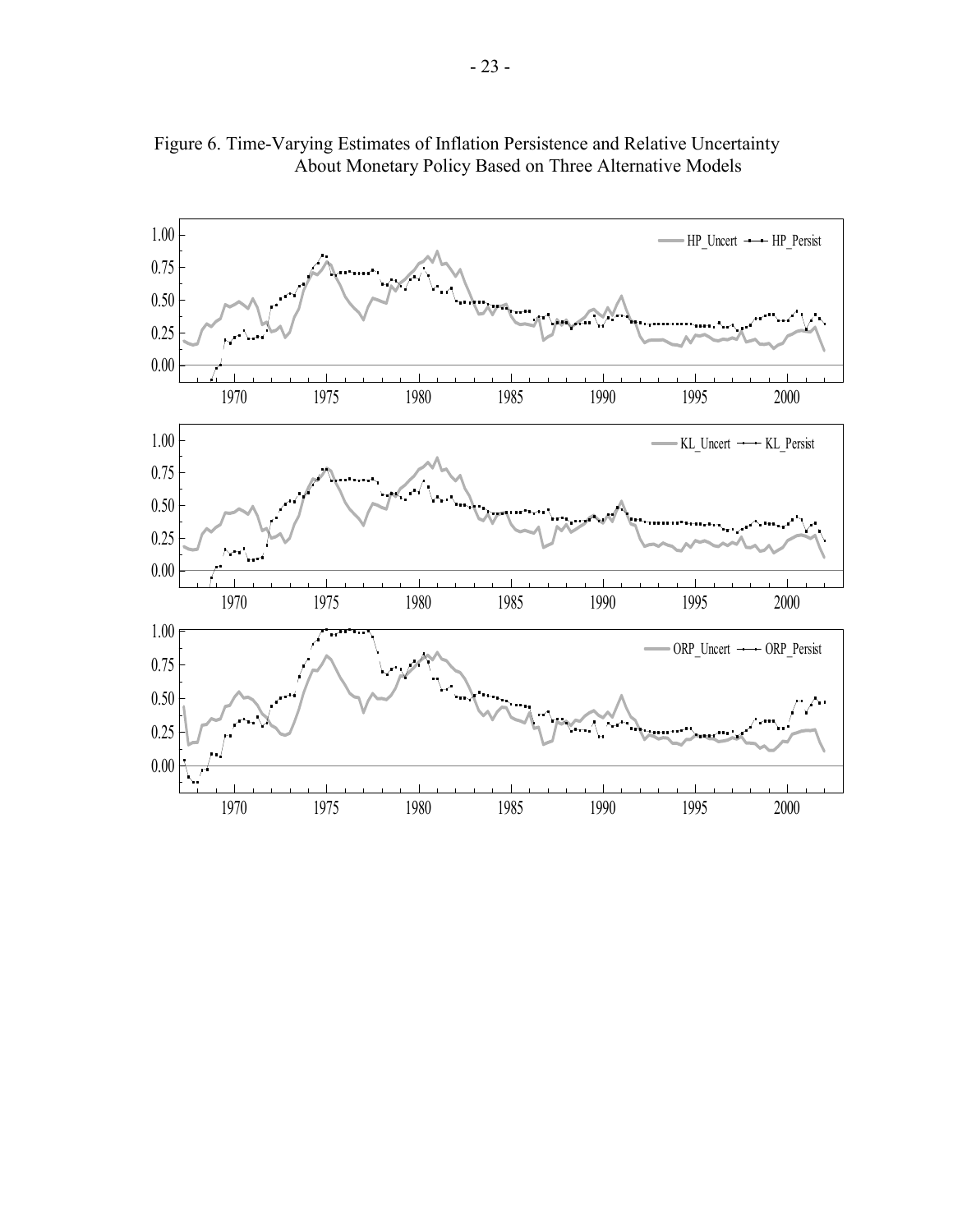Table 6. Equilibrium Relationship Between Inflation Persistence and Relative Uncertainty About Monetary Policy: Identification and Granger Causality Test (1967:4–2002:1)

λ

|                                                                |                                                                                                                        |                  |                      | $\Delta \kappa_t = \sum \delta_{i\lambda} \Delta \lambda_{t-i} + \sum \delta_{i\sigma} \Delta \kappa_{t-i} - \alpha_{\text{uncertainty}} (\lambda_{t-1} - \beta_{\text{uncertainty}} \kappa_{t-1}) + \varepsilon_t^{\kappa}$ |                     |                          |  |  |
|----------------------------------------------------------------|------------------------------------------------------------------------------------------------------------------------|------------------|----------------------|------------------------------------------------------------------------------------------------------------------------------------------------------------------------------------------------------------------------------|---------------------|--------------------------|--|--|
|                                                                | <b>Model 1 (Kalman Filter)</b>                                                                                         |                  |                      | <b>Model 2 (HP Filter)</b>                                                                                                                                                                                                   |                     | Model 3 (Real-time data) |  |  |
| Trace Test (T-nm)                                              |                                                                                                                        |                  |                      |                                                                                                                                                                                                                              |                     |                          |  |  |
| $\theta$                                                       | 19.15                                                                                                                  | $[0.00]$ **      | 16.61                | $[0.01]**$                                                                                                                                                                                                                   | 5.21                | [0.54]                   |  |  |
| $\boldsymbol{l}$                                               | 0.45                                                                                                                   | [0.57]           | 0.52                 | [0.54]                                                                                                                                                                                                                       | 0.23                | [0.70]                   |  |  |
|                                                                | Test for weak exogeneity of relative uncertainty about monetary policy<br>(identification of the cointegrating vector) |                  |                      |                                                                                                                                                                                                                              |                     |                          |  |  |
| $\beta_{persistent}$                                           | 1                                                                                                                      |                  | 1                    |                                                                                                                                                                                                                              | 1                   |                          |  |  |
| $\beta_{uncertainty}$                                          | $-1.4116$                                                                                                              | (0.1570)         | $-1.2032$            | (0.1158)                                                                                                                                                                                                                     | $-1.4133$           | (0.2652)                 |  |  |
| $\alpha$ persistence                                           | $-0.0657$                                                                                                              | (0.0161)         | $-0.0790$            | (0.0179)                                                                                                                                                                                                                     | $-0.0380$           | (0.0190)                 |  |  |
| $\alpha$ uncertainty                                           | $\boldsymbol{0}$                                                                                                       |                  | $\boldsymbol{0}$     |                                                                                                                                                                                                                              | $\boldsymbol{0}$    |                          |  |  |
| <b>Identification Restrictions</b><br>$[p-value]$              |                                                                                                                        | 0.6235<br>[0.43] |                      | 0.7682<br>[0.38]                                                                                                                                                                                                             |                     | 0.9815<br>[0.32]         |  |  |
| <b>Granger Causality Test</b>                                  |                                                                                                                        |                  |                      |                                                                                                                                                                                                                              |                     |                          |  |  |
| Persistence does not GC<br>0.4073<br>Uncertainty<br>[0.82]     |                                                                                                                        |                  | 0.5252<br>[0.77]     |                                                                                                                                                                                                                              | 2.0979<br>[0.35]    |                          |  |  |
| Uncertainty does not GC<br>13.461<br>Persistence<br>$[0.00]$ * |                                                                                                                        |                  | 13.193<br>$[0.00]**$ |                                                                                                                                                                                                                              | 8.4475<br>$[0.01]*$ |                          |  |  |

Model:

 $1 - \mu_{\text{uncertainty}} \mathbf{A}_{t-1}$  $i=1$ 2 2  $(\lambda_{t-1} - \beta_{uncertainty} K_{t-1})$  $\mu_t$   $\sum_i U_{i} \Delta_i U_{t-i} + \sum_i U_{i\sigma} \Delta_i \Lambda_{t-i} - \mu$  persistence  $(\mu_{t-1} - \mu_{uncertainty} \Lambda_{t-1}) + \sigma_t$ *i i*  $\lambda^{\Delta N}$ <sup>t-i</sup>  $\Delta^{\mathcal{O}}$ io  $\lambda_{t} = \sum \delta_{i\lambda} \Delta \lambda_{t-i} + \sum \delta_{i\sigma} \Delta \kappa_{t-i} - \alpha_{\text{persistence}} (\lambda_{t-1} - \beta_{\text{uncertainty}} \kappa_{t-1}) + \varepsilon_{t-1}$  $\mu_{t-1} - \mu_{t-1} - \mu_{t-1} - \mu_{p}$  persistence  $\mu_{t-1} - \mu_{\text{uncertainty}}$   $\mu_{t-1}$  $i = 1$   $i =$  $\Delta \lambda_i = \sum \delta_{i\lambda} \Delta \lambda_{i-i} + \sum \delta_{i\sigma} \Delta \kappa_{i-i} - \alpha_{\text{persistence}} (\lambda_{i-1} - \beta_{\text{uncertainty}} \kappa_{i-1}) +$  $\sum \delta_{i\lambda} \Delta \lambda_{_{t-i}} + \sum$  $\sum \delta_{i\lambda} \Delta \lambda_{_{t-i}} + \sum$ 

2 2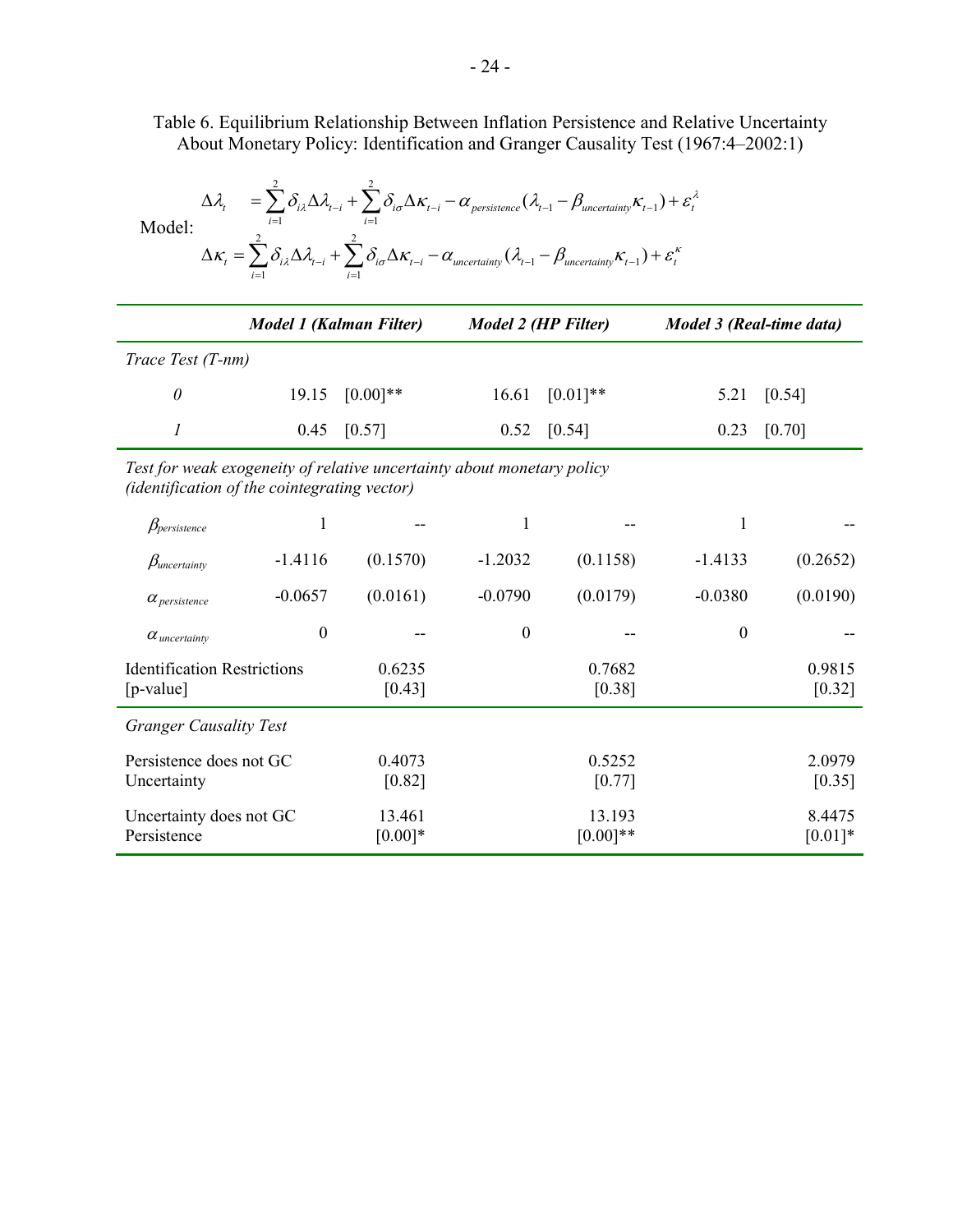## **References**

- Amato, Jeffrey V., and Hyun Song Shin, 2003, "Public and private information in monetary policy models" BIS Working Papers, forthcoming (Basel: Bank of International Settlements).
- Ball, Laurence, 2000, "Near-Rationality and Inflation in Two Monetary Regimes," NBER Working Paper 7988 (Cambridge, Mass.: National Bureau of Economic Research).
- ———, 1995, "Disinflation and Imperfect Credibility," *Journal of Monetary Economics*, Vol. 35, pp. 5–24.
- Barro, Robert, and David Gordon, 1983, "Rules, Discretion, and Reputation in a Model of Monetary Policy," *Journal of Monetary Economics*, Vol. 12, pp. 101–21.
- Bayoumi, Tamim, and Silvia Sgherri, 2003, "Deconstructing the Art of Central Banking," forthcoming IMF Working Paper (Washington: International Monetary Fund).
- Blanchard, Olivier, and John Simon, 2001, "The Long and Large Decline in U.S. Output Volatility," *Brookings Papers on Economic Activity I*, pp. 135–64. (Washington: Brookings Institution).
- Boivin, Jean, and Marc Giannoni, 2002, "Assessing Changes in the Monetary Transmission Mechanism: A VAR Approach", *Federal Reserve Bank of New York Economic Policy Review*, Vol 8, pp. 97-111.
- Buiter, W., and Jewitt, I., 1989, "Staggered Wage Setting and Relative Wage Rigidities: Variations on a Theme of Taylor," Reprinted in: *Macroeconomic Theory and Stabilization Policy*, edited by W. Buiter (University of Michigan Press, Ann Arbor), pp. 183–99.
- Calvo, Guillermo A., 1983, "Staggered Prices in a Utility Maximizing Framework," *Journal of Monetary Economics*, Vol. 12, pp. 383–88.
- Christiano, Lawrence J., and Cristopher Gust, 2000, "The Expectations Trap Hypothesis," *Federal Reserve Bank of Chicago Economic Perspectives*, Vol. 24, pp. 21–39.
- Clarida, Richard, Jordi Galí, and Mark Gertler, 1998, "Monetary Policy Rules In Practice: Some International Evidence," *European Economic Review*, pp. 1033–67.
- ———, 1999, "The Science of Monetary Policy: A New Keynesian Perspective," *Journal of Economic Literature*, pp. 1661–07.

———, 2000, "Monetary Policy Rules and Macroeconomic Stability: Evidence and Some Theory," *Quarterly Journal of Economics*, Vol. 115, pp. 147–80.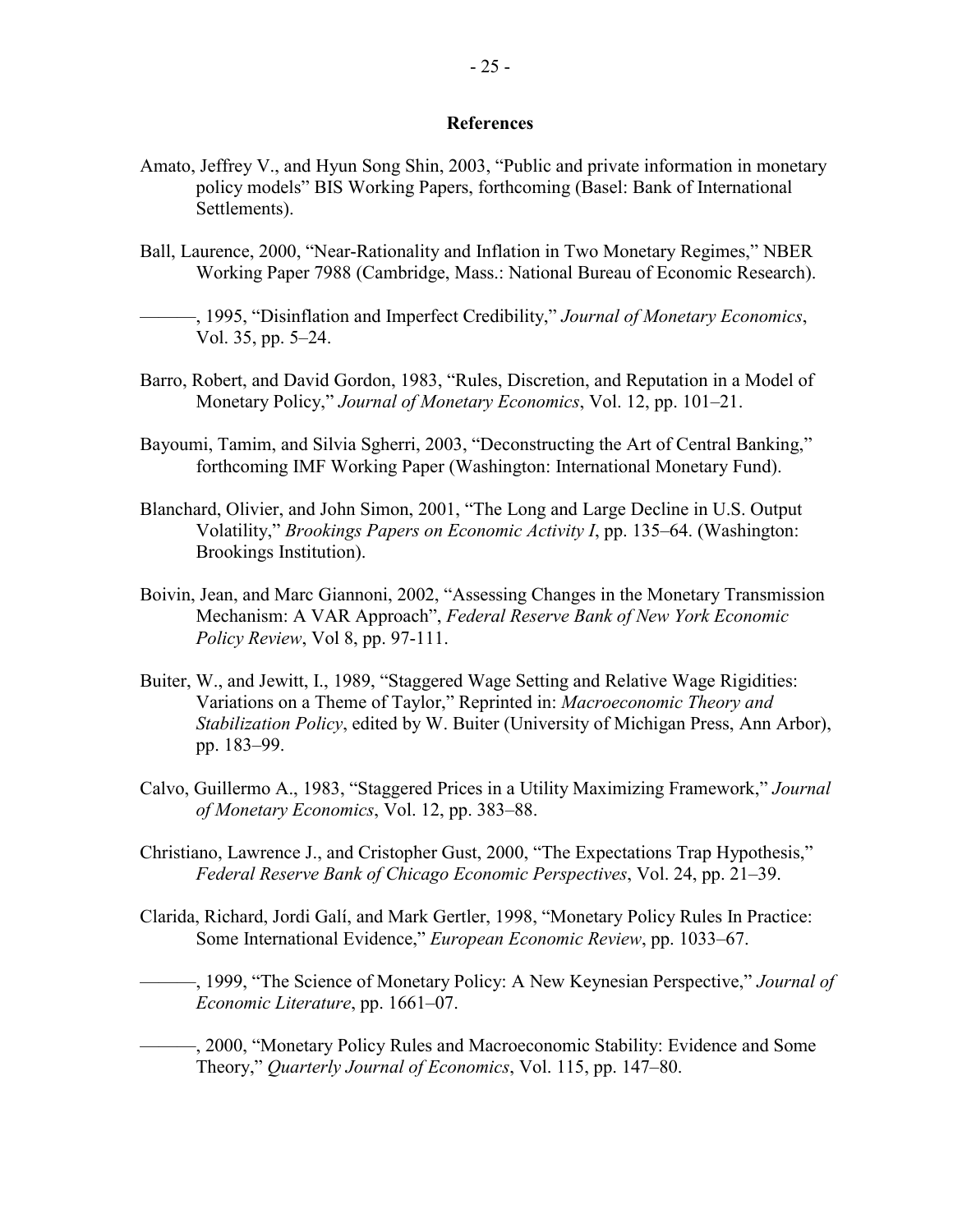- Cogley, Timothy, and Thomas Sargent, 2001, "Evolving Post-World War II U.S. Inflation Dynamics," in *NBER Macroeconomics Annual 2001*, edited by B. Bernanke and K. Rogoff (Cambridge, MA: MIT Press), pp. 331–33.
- Clark, Peter, Douglas Laxton, and David Rose, 2001, "An Evaluation of Alternative Monetary Policy Rules in a Model with Capacity Constraints," *Journal of Money Credit and Banking*, Vol. 33, No. 1 (February), pp. 42–64*.*
- Erceg, Christopher J., and Andrew T. Levin, 2003, "Imperfect Credibility and Inflation Persistence," *Journal of Monetary Economics,* Vol. 50, pp. 915–44.
- Evans, Martin, 1991, "Discovering the Link Between Inflation Rates and Inflation Uncertainty," *Journal of Money Credit, and Banking,* Vol. 23(2), pp. 169–84.
- Friedman, Milton, and Anna Schwartz, 1963, *A Monetary History of the United States 1867-1960* (NBER, Princeton University Press).
- Fuhrer, Jeffrey, and Mark Hooker, 1993, "Learning About Monetary Regime Shifts in an Overlapping Wage Contract Model," *Journal of Economic Dynamics and Control*, Vol. 17, pp. 531–53.
- Fuhrer, Jeffrey, and George Moore, 1995, "Inflation Persistence," *Quarterly Journal of Economics*, Vol. 110(1), pp. 127–60.
- Gertler, Mark, 1982. "Imperfect information and wage inertia in the business cycle," *Journal of Political Economy*, Vol. 5, pp. 967–87.
- Harvey, Andres, Esther Ruiz, and Enrique Sentana, 1992, "Unobserved Component Time Series Models with ARCH Disturbances," *Journal of Econometrics*, Vol. 52, pp. 129–57.
- IMF, 2002, *World Economic Outlook*, April 2002, *Monetary Policy in a Low Inflation Era*, (Washington: International Monetary Fund).
- Ireland, Peter, 2000, "Expectations, Credibility, and Time-Consistent Monetary Policy," *Macroeconomic Dynamics,* Vol. 4, pp. 448–66.
- Kim, Chang-Jin, 1993, "Sources of Monetary Growth Uncertainty and Economic Activity: The Time-Varying-Parameter Model with Heteroskedastic Disturbances," *Review of Economics and Statistics*, Vol. 75, pp. 483–92.
- Kim, Chang-Jin, and Charles R. Nelson, 1999, *State-Space Models with Regime Switching*, (Cambridge, MA: The MIT Press).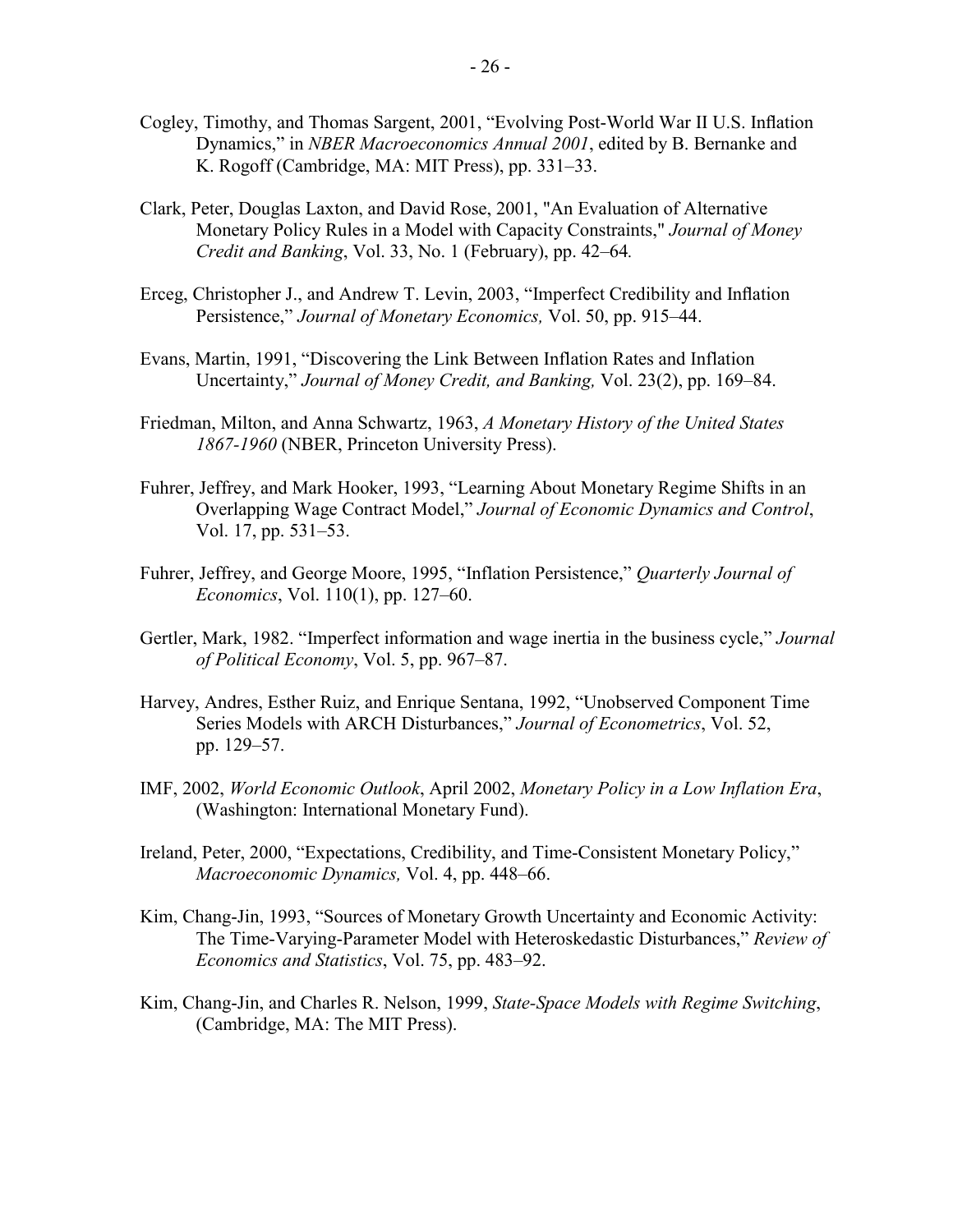———, 1989, "The Time-Varying-Parameter Model for Modeling Changing Conditional Variance: The Case for the Lucas Hypothesis," *Journal of Business and Economic Statistics*, Vol. 74(4), pp. 433–40.

- King, Robert, and Alexander Wolman, 1999, "What Should the Monetary Authority Do When Prices Are Sticky?," in *Monetary policy rules*, ed. by John B. Taylor (Chicago, IL: University of Chicago Press).
- Levin, Andrew, Volker Wieland, and John C. Williams, 1999, "Robustness of Simple Monetary Policy Rules under Model Uncertainty," in *Monetary policy rules*, ed. by John B. Taylor (Chicago, IL: University of Chicago Press).
- Lucas, Robert E., 1972, "Expectations and the Neutrality of Money," *Journal of Economic Theory*, Vol. 4, pp. 103–24.
- ———, 1976, "Econometric Policy Evaluation: a Critique," in *The Phillips Curve and Labor Markets*, ed. by Karl Brunner and Alan Melzer, Carnegie-Rochester Series on Public Policy, Vol. I (North Holland).
- Mankiw, Gregory, and Ricardo Reis, 2001, "Sticky Information versus Sticky Prices: A Proposal to Replace the New Keynesian Phillips Curve," NBER Working Paper 8290 (Cambridge, Mass., National Bureau of Economic Research).
- McCallum, Bennett, 2001, "Should Monetary Policy Respond Strongly to Output Gaps?," NBER Working Paper 8226 (Cambridge, Mass., National Bureau of Economic Research).
- Nelson, Charles, and Charles Plosser, 1982, "Trends and Random Walks in Macroeconomic Time Series: Some Evidence and Implications," *Journal of Monetary Economic*s, Vol. 10, pp.139–62.
- Orphanides, Athanasios, 1998, "Monetary Policy Evaluation with Noisy Information," Finance and Economics Discussion Series, 1998-50 (Washington: Board of Governors of the Federal Reserve System).
- ———, 2000, "Activist Stabilization Policy and Inflation: the Taylor Rule in the 1970s," Finance and Economics Discussion Paper No. 2000-13 (Washington, DC: Board of Governors of the Federal Reserve System).
- Orphanides, Athanasios, and John Williams, 2002, "Imperfect Knowledge, Inflation Expectations, and Monetary Policy," Finance and Economics Discussion Paper No. 2002-27 (Washington, DC: Board of Governors of the Federal Reserve System).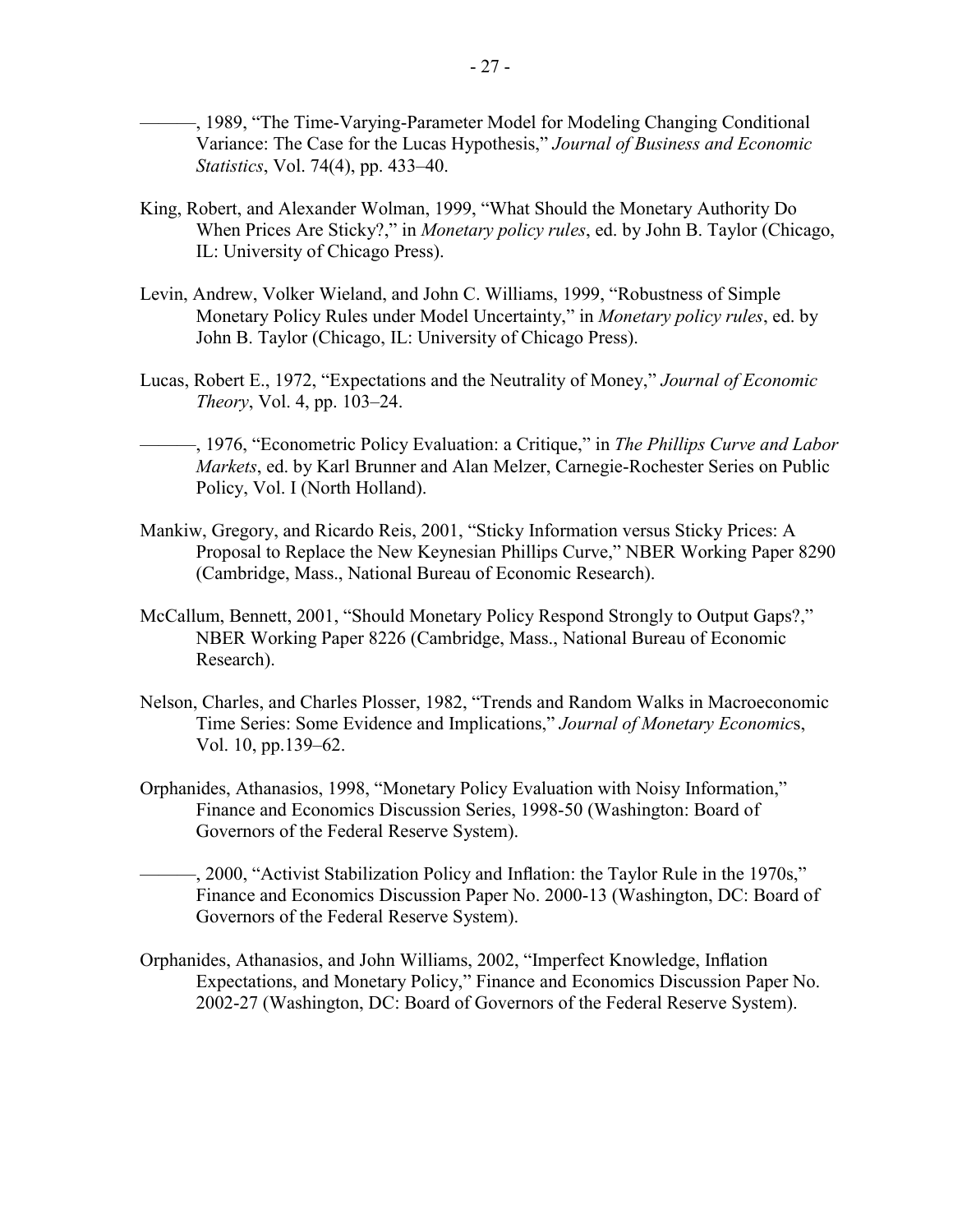- Phelps, Edmund S., 1983, "The Trouble with 'Rational Expectations' and the Problem of Inflation Stabilization," in *Individual Forecasting and Aggregate Outcomes*, edited by Roman Fryman and Edmund S. Phelps (Cambridge, England: Cambridge University Press, also New York: Cambridge University Press).
- Roberts, John, 1998. "Inflation Expectations and the Transmission of Monetary Policy," Finance and Economics Discussion Paper No. 98-43 (Washington, DC: Board of Governors of the Federal Reserve System).
- ———, 2001, "How Well Does the New Keynesian Sticky-Price Model Fit the Data?," Finance and Economics Discussion Paper No. 2001-13 (Washington, DC: Board of Governors of the Federal Reserve System).
- Rotemberg, Julio, 1996, "Prices, Output, and Hours: An Empirical Analysis Based on a Sticky Price Model," *Journal of Monetary Economics,* Vol. 37, pp. 505–33.
- Rotemberg, Julio, and Michael Woodford, 1997, "An Optimization-Based Econometric Framework for the Evaluation of Monetary Policy," in: *NBER Macroeconomics Annual*, ed. by Ben Bernanke and Julio Rotemberg. MIT Press.
- Rudebusch, Glenn D., 1995, "Federal Reserve Interest Rate, Targeting Rational Expectations, and the Term Structure," J*ournal of Monetary Economics,* Vol. 35, pp. 245–74.
	- ———, 2001, "Term Structure Evidence on Interest Rate Smoothing and Monetary Policy Inertia," Federal Reserve Bank of San Francisco; unpublished.
- Sack, Brian, and Volker Wieland, 1999, "Interest Rate Smoothing and Optimal Monetary Policy: A Review of Recent Empirical Evidence," Finance and Economics Discussion Paper No. 1999-39 (Washington, DC: Board of Governors of the Federal Reserve System).
- Sargent, Thomas, 1993, "The End of Four Great Inflations," in *Rational Inflations and Inflation* 2<sup>nd</sup> Edition (Harper Collins).
- Sims, Christopher, 1999, "Monetary Policy, Drifts, (1999): "Drift and Breaks in Monetary Policy," Discussion paper, Princeton University. Paper presented at the Australasian meeting of the Econometric Society. Available at: http://www.princeton.edu/~sims/.
- Stock, James, and Mark Watson, 2003, "Has the Business Cycle Changed?," Harvard University, Cambridge. Paper presented at the symposium sponsored by the Federal Reserve Bank of Kansas City. Available at: www.kc.frb.org/publicat/sympos/2003/sym03prg.htm
- Svensson, Lars, 1997, "Inflation Forecast Targeting: Implementing and Monitoring Inflation Targets," *European Economic Review*, Vol. 41, pp. 1111–46.